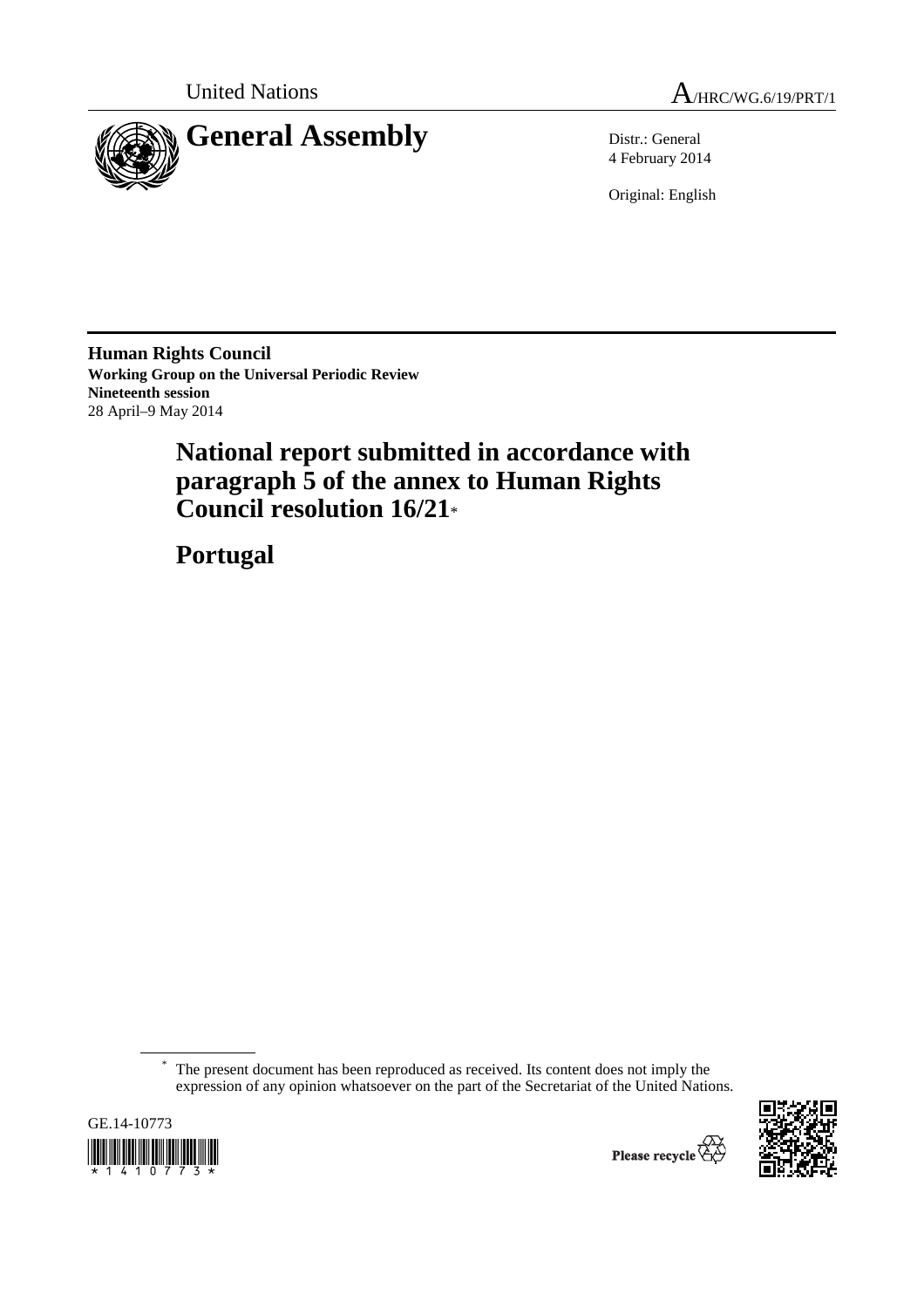1. The UPR Working Group reviewed the situation in Portugal in December 2009, at its  $6<sup>th</sup>$  session. Portugal accepted 86 out of the 89 recommendations. Since then, Portugal has made a committed effort to thoroughly implement the recommendations that were accepted. A mid-term report on progress achieved was presented to the Human Rights Council (HRC) in February 2012.

2. The UPR mechanism has, in Portugal's experience, helped to better address challenges faced, discuss the best way forward and adopt the necessary initiatives.

# **I. Methodology and process followed in the preparation of report**

3. This report was coordinated by the Portuguese National Human Rights Committee  $(PNHRC)^1$  on the basis of contributions from its members, namely the departments responsible for Foreign Affairs; Defence; Internal Administration; Justice; Economy; Environment, Territorial Planning and Energy; Agriculture and Sea; Health; Education and Science; Solidarity, Employment and Social Security; Culture; Media; Immigration and Intercultural Dialogue; Citizenship and Gender Equality; Sports and Youth; Statistics, as well the Ombudsman and the Prosecutor General's Office.

4. Prior to the report's submission to the UN, a draft version was discussed with civil society representatives in a PNHRC meeting on  $16<sup>th</sup>$  January 2014.

# **II. Main developments since the previous review**

5. The establishment of the PNHRC in April 2010 is a milestone. The PNHRC has enhanced coordination and information sharing on Human Rights issues within the Portuguese Public Administration and has strengthened dialogue and consultations with civil society. The PNHRC has enabled the timely submission of national implementation reports to the UN Treaty Bodies. Portugal currently has no reports overdue.

6. Since 2009 Portugal ratified a significant number of human rights and humanitarian law treaties. Portugal is now party, without any reservations, to eight UN core human rights treaties and all their optional protocols, recognizing the full range of competences of the respective committees. Portugal is part of the Council of Europe (CoE) human rights system and is under the scrutiny of, *inter alia*, the European Court of Human Rights (ECHR) and European Committee of Social Rights. Portugal also has a standing invitation to all HRC special procedures.

7. A number of comprehensive hu man rights policy instruments have been approved: the 4<sup>th</sup> and 5<sup>th</sup> National Plans against Domestic/Gender-Based Violence (2011–2013 and 2014–2017); the 4<sup>th</sup> and 5<sup>th</sup> National Plans for Equality (2011–2013 and 2014–2017), the 2<sup>nd</sup> and 3<sup>rd</sup> National Plans against Trafficking in Human Beings (2011–2013 and 2014– 2017), the  $2<sup>nd</sup>$  and  $3<sup>rd</sup>$  Programme of Action for the Elimination of Female Genital Mutilation  $(2011-2013$  and  $2014-2017)$ ; the 1<sup>st</sup> National Action Plan on the Implementation of Security Council Resolution 1325 (2009–2014); the  $2<sup>nd</sup>$  Plan for Immigrant Integration (2010–2013); the National Strategy for the Integration of Roma<sup>2</sup> Communities (2013–2020); the National Strategy for Disability (2011–2013). Innovative projects have also been put in place to advance the rights of the elderly and persons with disabilities and to prevent domestic violence.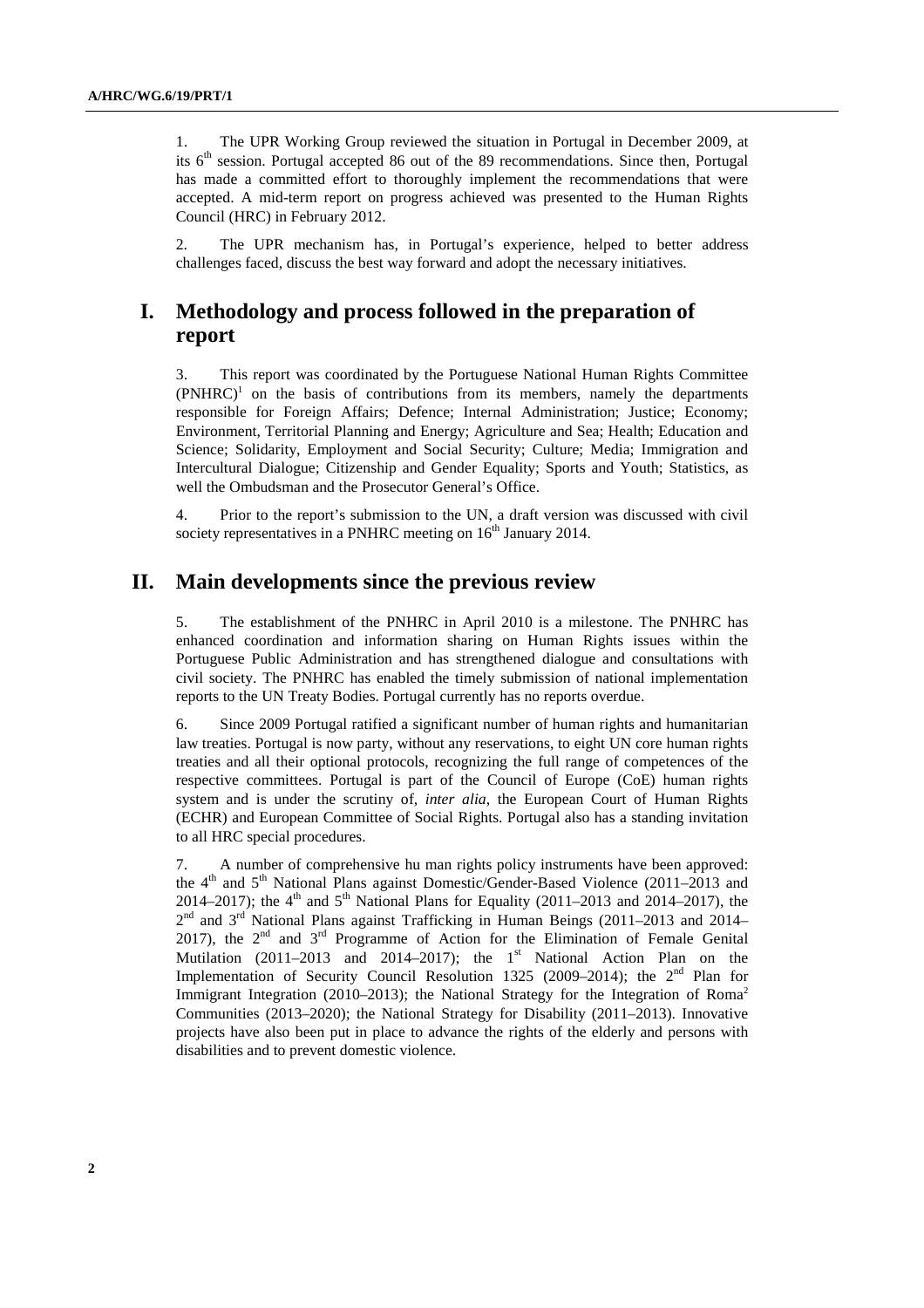# **III. Promotion and protection of human rights on the ground and follow up to previous review**

# **A. Ratification of international instruments (recommendations 101.1–43 )**

8. Portugal ratified the Optional Protocol to the International Covenant on Economic, Social and Cultural Rights on  $28<sup>th</sup>$  January 2013, the Optional Protocol to the Convention against Torture ( $OPCAT$ ) on 15<sup>th</sup> January 2013 and the International Convention for the Protection of All Persons from Enforced Disappearance on 28<sup>th</sup> January 2014.

9. The Ombudsman was appointed as National Preventive Mechanism (NPM) under OPCAT and immediately began its inspection work.

10. Portugal also became a Party to the Optional Protocol to the Convention on the Rights of the Child on a communications procedure (OPCRC-communications), the Convention on the Reduction of Statelessness, the Convention relating to the Status of Stateless Persons, the Convention on Cluster Munitions.

11. Within the Council of Europe framework, Portugal ratified the Convention on the Protection of Children against Sexual Exploitation and Sexual Abuse, the Convention on Preventing and Combating Violence against Women and Domestic Violence and the European Convention on the Exercise of Children's Rights. Internal procedures are ongoing for the ratification of Protocols 12 and 15 to the European Convention on Human Rights and Additional Protocols to the Convention on Human Rights and Biomedicine concerning transplantation of organs and tissues of human origin, and biomedical research.

12. Portugal also ratified the ILO Conventions concerning the Protection of Workers' Claims (Employer's Insolvency), revision of the Maternity Protection, and Safety and Health in Agriculture.

# **B. Racism, racial discrimination, integration of migrants and marginalised groups**

 **Human rights education and training and awareness-raising, with a view to combating racism and discrimination and promoting the integration of migrants and marginalised (recommendations 101.6–7, 102.10)** 

13. The High Commissioner for Immigration and Intercultural Dialogue (ACIDI) continued its efforts in this regard, notably within the  $2<sup>nd</sup>$  Plan for Immigrant Integration. For instance, the initiative "Promotion of intercultural life at local level" was launched, comprising multiple activities in the areas of education, work, health, integration of migrants, participation in local life, awareness-raising and participated budget, implemented on the basis of public/private partnerships involving migrants and locals. TV and radio programmes, and two annual prizes for media works promoting human rights and tolerance, have been created. Seminars and other events were held, including cultural festivities and commemoration of international days. Several publications on migration and asylum-related issues were edited and distributed, including the Portuguese versions of IOM Glossary on Migration and the "Diversity toolkit for Factual programmes in public service television" of the European Union Agency for Fundamental Rights.

14. The Commission for Citizenship and Gender Equality (CIG) and ACIDI published two leaflets for immigrant communities. The first, "Say no to Domestic Violence" was published in Portuguese, Russian, Romanian, Chinese, English, Ukrainian, and French; the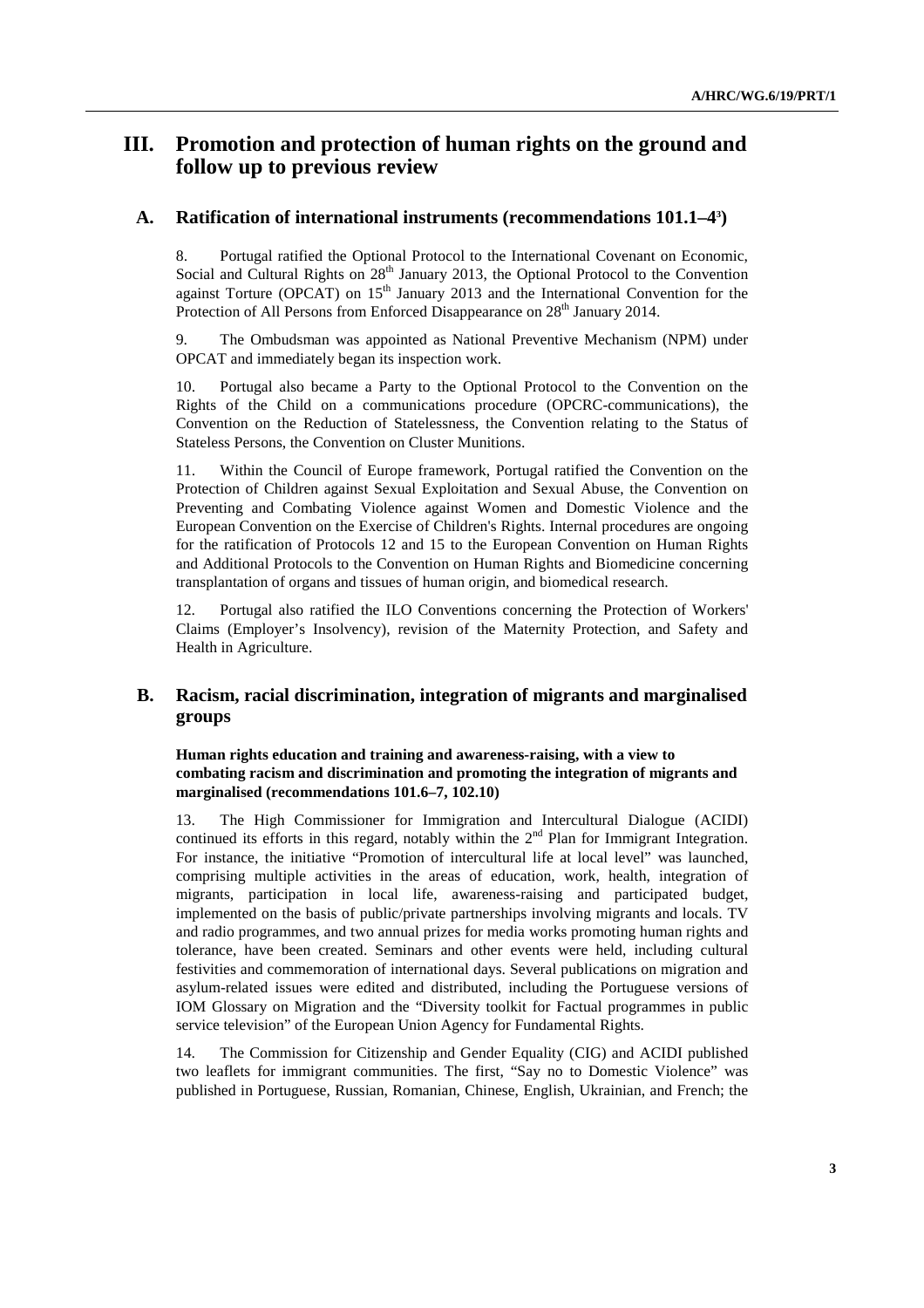second, on Citizens' Rights, Gender Equality and Parenthood, was published in Portuguese, Russian, Romanian, Chinese, English and French.

15. Portugal ranks first among participating countries in the EU's "Next Door Family" project, where local and migrant families visit each other, with the highest number of families involved. The Portuguese Institute for Sports and Youth is coordinating, in collaboration with ACIDI, CIG, the Directorate General for Education and several civil society organisations, the implementation of CoE's "No Hate Speech Movement" campaign. Several activities have been undertaken to stimulate integration through sports, namely the promotion of korfball (only team sport that requires gender balance), the signature of a protocol with the Professional Soccer Players' Union for the development of awareness-raising initiatives, the organisation of a flash mob with children from Programme *Escolhas/*Choices (see below) and the exhibition of posters in sports events.

16. Workshops and seminars for media professionals were held throughout the country, including on how to address migration issues, diversity, asylum/refugees, disability and violence. A list of migrants with prominent work has been prepared and disseminated among media professionals. In 2011, the Commission for Equality and Against Racial Discrimination- (CICDR) reiterated a recommendation that the media and law enforcement agencies refrain from revealing the nationality, ethnicity, religion or migrant status of persons in their communications.

17. There were also some noteworthy developments in the field of sexual orientation and gender identity. The 4<sup>th</sup> National Plan for Equality included a strategic area on sexual orientation and gender identity. In 2011, legislation was enacted to allow the recognition of gender identity without prior surgery and to accelerate procedures for name and gender change. In February 2013, gender identity was included in the legal definitions of the crime of discrimination and bias-motivated crimes (qualified homicide and qualified offense to physical integrity) under the Criminal Code (CC). In July 2013, the first-ever governmental campaign against homophobic and transphobic bullying was launched by CIG. The first Sector Plan on Gender Equality adopted by the Ministry of Internal Administration defines as one of its main focus raising the awareness of staff (including police officers) to gender and sexual orientation issues. A working group on violence and hate crimes against LGBT people was established by the security forces. The Student Status and School Ethics Act (SSSEA), approved in September 2012, also tackles discrimination and abuse based on sexual orientation or gender identity.

# **Combat acts of discrimination, racism and incitement to racial hatred; Punish perpetrators and closely monitor relevant movements and groups (recommendations, 101.8–9, 102.7, 102.9)**

18. Racial, religious and sex discrimination constitute an autonomous crime, which covers organised propaganda activities inciting hatred and acts of violence, threats and defamation on the basis of racial, religious or sex discrimination, including sexual orientation and gender identity. Furthermore, such crimes, as well as any other crime with discriminatory or hatred motivation, are classified as crimes of priority prevention and investigation. Motivation on these grounds constitutes a general aggravating circumstance applicable to all crimes.

19. Police forces continue to collect and analyze information regularly (in particular by monitoring relevant Internet activity and engaging in surveillance activities) and participate in national and international cooperation efforts, including in liaison with investigation departments.

20. A special tool has been made available in the CICDR website to facilitate complaints and speed up action against any blog or site disseminating racism.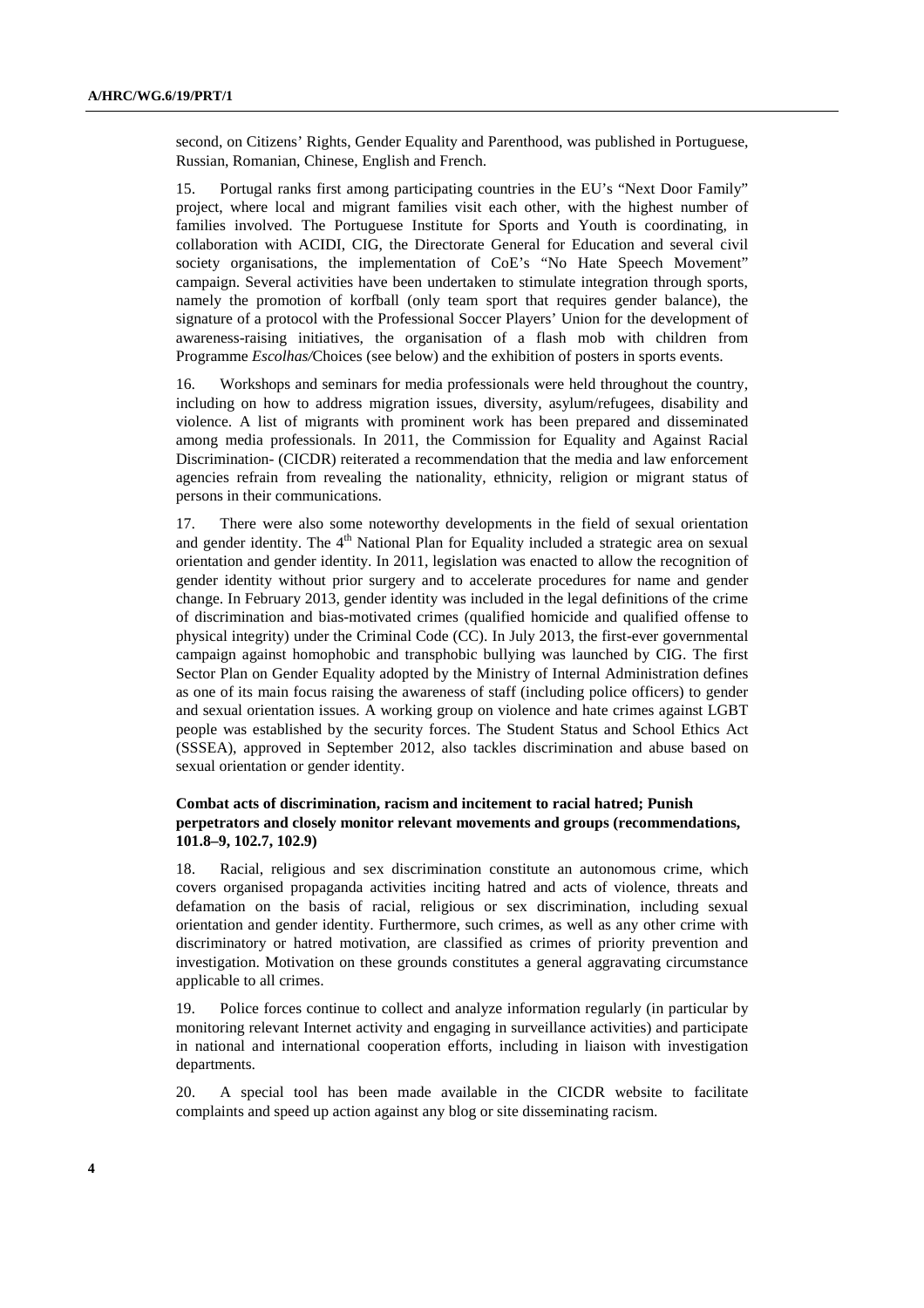#### **Combat racial profiling and discriminatory practices towards racial/ethnic minorities and immigrants (recommendation 101.10)**

21. Police authorities refrain from revealing a subject's race or ethnicity in official communications and are bound by the prohibition of discrimination. This feature of police activity is included in general and specific training activities, seminars and conferences for law enforcement officials (including prospective peacekeepers), as part of their initial, ongoing and/or complimentary training.

22. The principles of equality and non-discrimination – and corresponding duties – are also expressly provided for, *inter alia*, in the codes of ethics for border control officers (approved in June 2013) and police staff, as well as in the Code for the Enforcement of Sentences and Deprivation of Liberty Measures (approved in October 2009) and in the General Regulations of Prison Facilities (adopted in April 2011) which guarantee for instance, the provision of special food in accordance with one's religion or belief.

# **Promote and protect the rights of persons belonging to minorities and counter the discrimination and social exclusion faced by Roma communities, namely in such areas as housing, education, employment and health care (recommendations 101.11–13, 36– 39, 103.14–15, 103.16–17)**

23. The National Strategy for the Integration of Roma Communities (2013–2020) was adopted following an intensely participated process with the involvement of all government departments, civil society organisations, academia, experts and representatives of Roma communities, all of which participate in a Consultative Council established in June 2013. The Strategy comprises 105 measures in the areas of education, health, housing, employment and a cross-cutting dimension covering discrimination, mediation, education for citizenship, social security, valuation of Roma history and culture, and gender equality.

24. A Pilot Project for Municipal Mediators was launched in October 2009 (and expanded in 2011) whereby mediators, preferably local residents of Roma origin, are trained and deployed to local services or facilities. Police officers are also being trained to act as mediators in Roma communities, and the police signed local security contracts with other actors to enhance community integration and security.

25. Roma communities benefit from many of the measures in place for the general population, including Social Insertion Income, housing programmes, social protection and access to the National Health Service (NHS). In some cases, Roma communities represent a significant percentage of beneficiaries of these measures (e.g. social housing). The police developed a Project on Investigation and Support to Specific Victims (IAVE) aimed at catering for the special needs of vulnerable victims, including ethnic minorities, women, children, the elderly and persons with disabilities. Partnerships have been established, including with central government agencies and NGOs. The Model on Community Policing covers issues such as intercultural dialogue, allowing for the development of activities particularly tailored to the needs of, *inter alia*, migrants and ethnic minorities, and a specific training module on Portuguese Roma has been created.

# **Prevent and punish discrimination against, facilitate assistance to, and promote the integration of immigrants, asylum-seekers and the Roma (recommendations 101.41– 43, 102.11, 102.21)**

26. Initiatives were adopted in 2010 and 2011 to raise awareness against discrimination, including a national photo and video contest, the display of banners in soccer stadiums, a symposium on immigration and intercultural dialogue and the publication by the Immigration Observatory of Study on racist speech in Portugal<sup>4</sup>. Training on combating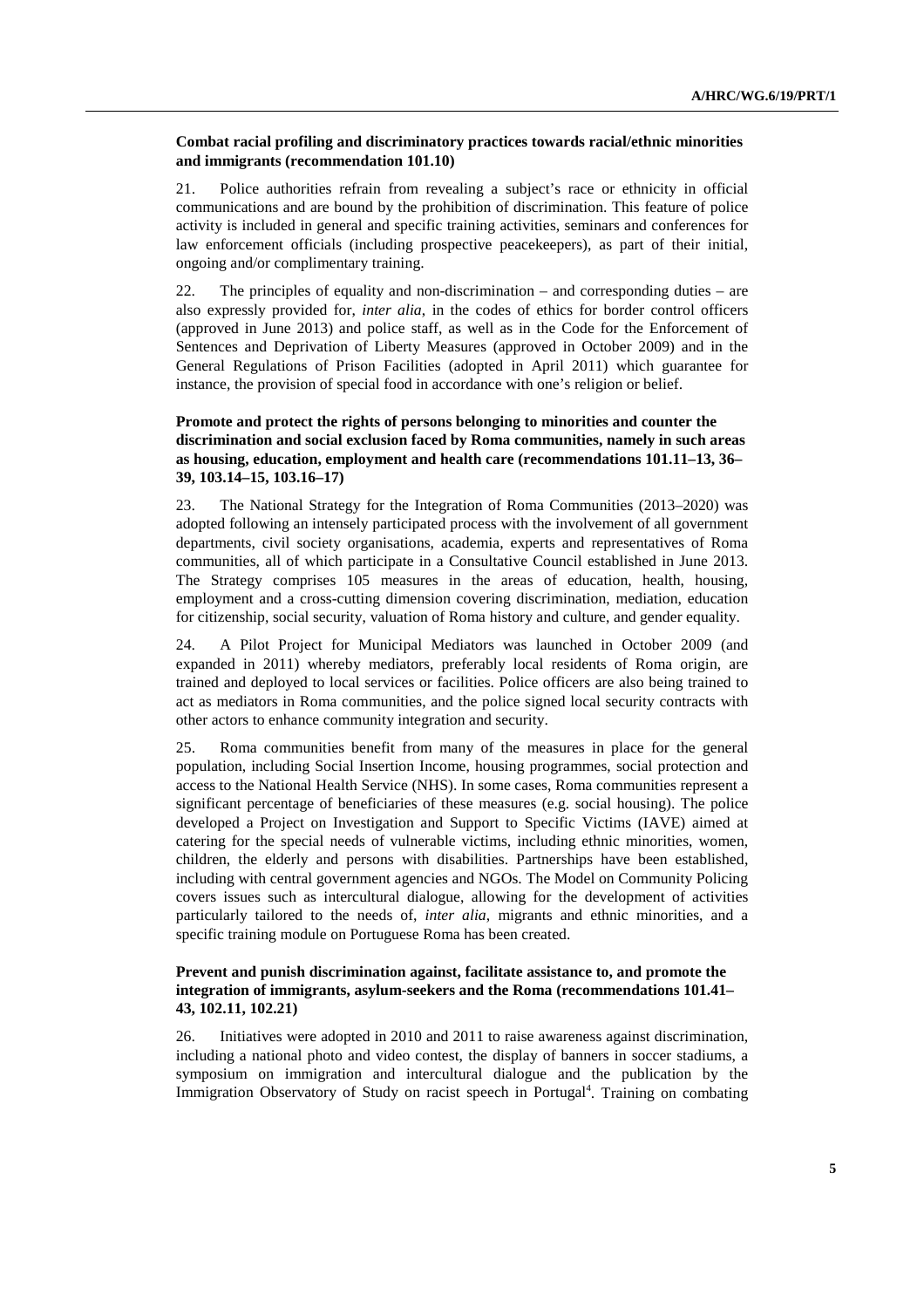racial discrimination has been provided to entities such as NGOs, migrant associations, schools and universities.

27. ACIDI supports immigrants and victims of racial discrimination through, *inter alia*, 3 national and 87 local immigrant support centres across the country, as well as through an Immigrant Legal Support Office providing free-of-charge legal advice and mediation services in such areas as nationality, employment, social security, exercise of rights and access to justice. In May 2012, ACIDI and the Ombudsman signed a Protocol in order to improve assistance to migrants, comprising the dissemination of relevant information, support to prospective complainants (and, in a limited number of cases, action on their behalf), supply of documentation and referral to Legal Support Offices. ACIDI is also supporting a Victim Support Unit run by the NGO APAV<sup>5</sup>, which provides free-of-charge legal and psychological assistance to immigrants and victims of racial discrimination (UAVIDRE). A Census Support Office opened in March 2013.

28. Immigration authorities run programmes to support, *inter alia*, sick persons, the elderly and children, including migrant children in irregular situations. Furthermore, Programme *Escolhas*/Choices*,* aimed at promoting the social integration of 6–24 year-olds from disadvantaged social backgrounds, many of which are of migrant or Roma descent, is now in its  $5<sup>th</sup>$  edition (2013–2015), and 110 projects will be funded there under. The subject "Portuguese Non-Mother Tongue" was introduced as a new curricular area in basic and secondary education, and a large number of training activities have taken place in this context. In May 2012, a ministerial order was issued to clarify the right of access to NHS of migrants in an irregular situation staying in Portugal for over 90 days.

# **Closely monitor the situation relating to racial discrimination, including data collection, with view to evaluate the situation of different groups (recommendations 102.8, 103.4)**

29. The crime of racial, religious and sexual discrimination is investigated *ex officio*. In addition to police and judicial authorities dealing with criminal cases, several other entities can examine complaints of racial discrimination, including the CICDR (administrative procedure, which may result in the imposition of a fine), the Ombudsman (mostly in cases committed by public entities) and the National Authority on Working Conditions.

30. Data is collected on crimes of racial, religious or sexual discrimination and on people convicted for murder and assault crimes with racist motivation. It is disaggregated by the offender's nationality and by type of crime, not by race or descent due to existing legal constraints. Portugal has requested an independent institution to conduct a comparative law study in order to determine how countries with similar law systems deal with such recommendations.

# **C. Gender equality and combating violence against women**

#### **Prevent, combat, prosecute and punish violence against women, including domestic violence, and to protect victims (recommendations 101.15–18, 102.12–14, 103.5–6)**

31. Combating violence against women and domestic violence remains a priority for Portugal, as reflected, *inter alia*, in the 4<sup>th</sup> and 5<sup>th</sup> National Plans against Domestic/Gender-Based Violence that focus on information, protection, prevention, training and investigation.

32. Domestic violence, expressly provided for and punished under the CC, is prosecutable *ex officio* and constitutes a prevention and investigation priority crime. In February 2013, legal amendments were introduced in order to extend the concept of domestic violence to dating and other intimate relationships without cohabitation.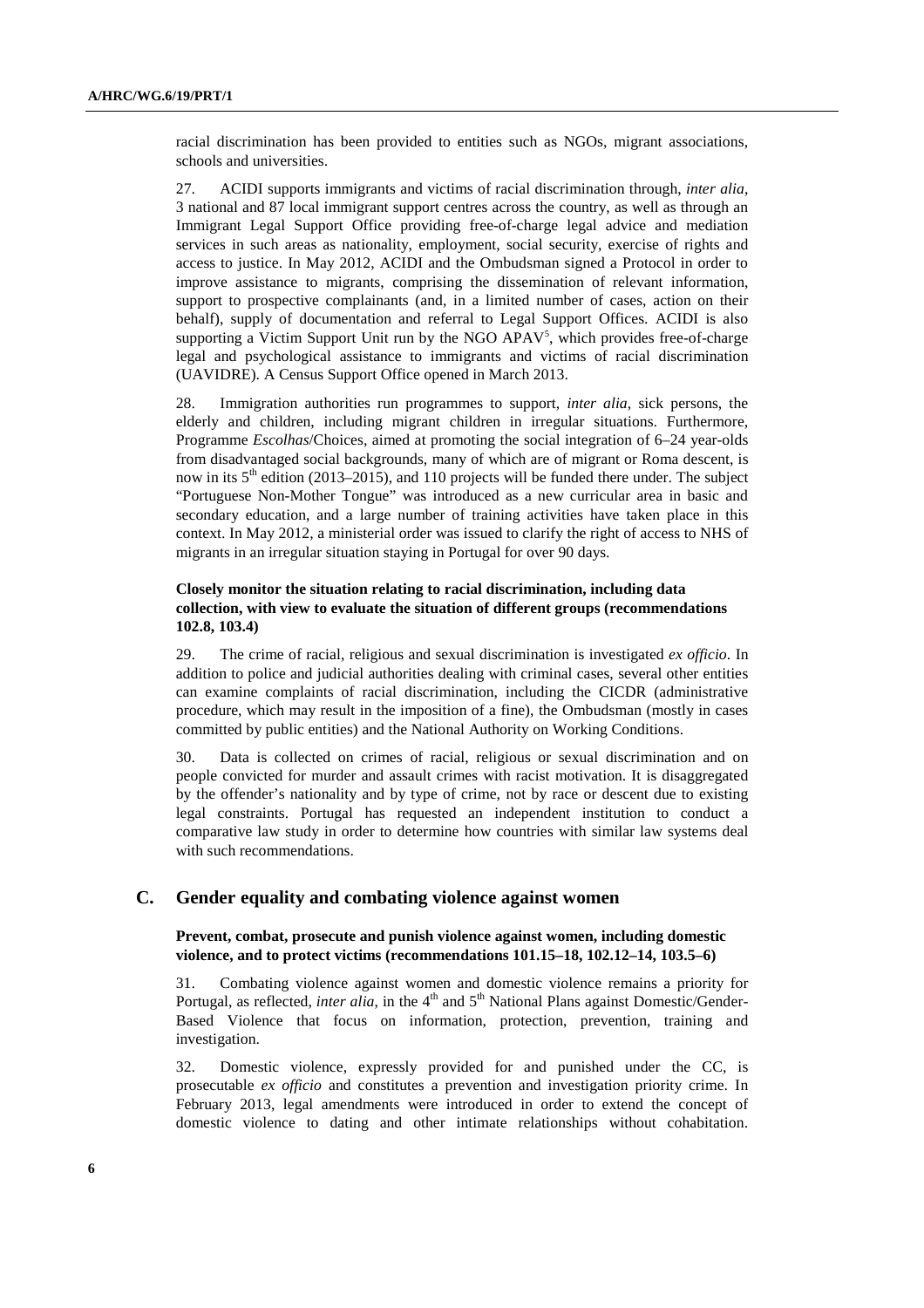Concerning issues of "prosecution and punishment", we recall that Portugal has accepted recommendations 103.5 and 103.6 "on the understanding that they are to be interpreted as meaning that the Government accepts to facilitate prosecution and sanction through the enactment and implementation of legislation and other administrative measures". Data on the relationship between defendant and victim in murder crimes are now collected, and efforts have been made to standardise reporting and data collection procedures (in courts, prosecution services and police stations) concerning victims of domestic violence, results of investigations and final court decisions, including the creation of a website and a database.

33. Special teams to investigate crimes of domestic violence, to undertake preventive action and to deal with victims in police stations have been established. Public prosecution is developing integrated responses to accelerate the investigation of crimes of domestic violence and adequately protect victims, including women, children and the elderly. Guidelines and technical assistance are being provided to help courts assess the risk of reoccurrence of domestic violence. Violence against elderly women has recently been an issue of particular focus, with the active participation of law enforcement agencies and public prosecutors in the EU Project "Mind the Gap" (comprising research, awarenessraising and training activities, and exchange of best practices).

34. Prevention efforts include measures to reduce social acceptance of domestic and gender-based violence, promote equality, eliminate gender stereotypes and empower women and girls, such as annual awareness-raising campaigns to inform women of their rights and promote their ability to report. Specific training sessions have been provided to, *inter alia*, social workers, public prosecutors, security forces, teachers and medical staff.

35. Measures have been adopted in the area of forensic medicine, such as training courses for medical experts dealing with domestic violence cases, scientific meetings, protocols to coordinate interventions in this area and the creation of a dedicated hospital unit, with specific rules of procedure, to help victims.

36. The protection of victims is also pursued through such means as: establishment of individual security plans in high-risk situations; enhanced coordination between civil and criminal courts in divorce, child custody cases or domestic violence cases; improvement of screening mechanisms, in particular for pregnant women; dissemination of pilot projects in the areas of mutual support groups and health (e.g. specialised multidisciplinary teams for adults and children in health units, and preparation of a best practice guide on violence throughout the life cycle); creation of a 24-hour transportation service for victims and their children; provision of shelter to victims within existing social responses; and facilitation of victims' access to housing (such cases are already considered a priority in some re-housing schemes, e.g. in Azores, and, in August 2012, a protocol was signed between the Government and the National Association of Portuguese Municipalities with a view to providing low-cost housing to victims of domestic violence upon leaving the shelter). A specific system to support victims' access to professional training and the labour market was set up, with the appointment of focal points in employment centres and measures to prioritise such cases and avoid exposure in employment centres, as well as to promote positive action towards women with low skills and in single-parent families (e.g. payment of 60% of their salary). Victims' children are given priority access to child support services and specific intervention strategies have been developed for particularly vulnerable victims such as elderly persons, migrants, persons with disabilities and LGBT persons.

37. A number of provisions have been introduced to regulate aspects covered by the Act on the prevention of domestic violence and on the protection of and assistance to its victims, adopted in September 2009. These include the recognition of the status of victim (to all alleged victims as soon as a domestic violence incident is reported); the urgent nature of domestic violence proceedings (a Constitutional Court decision of 2012 has underlined the urgent nature of these cases); the use of remote surveillance means to control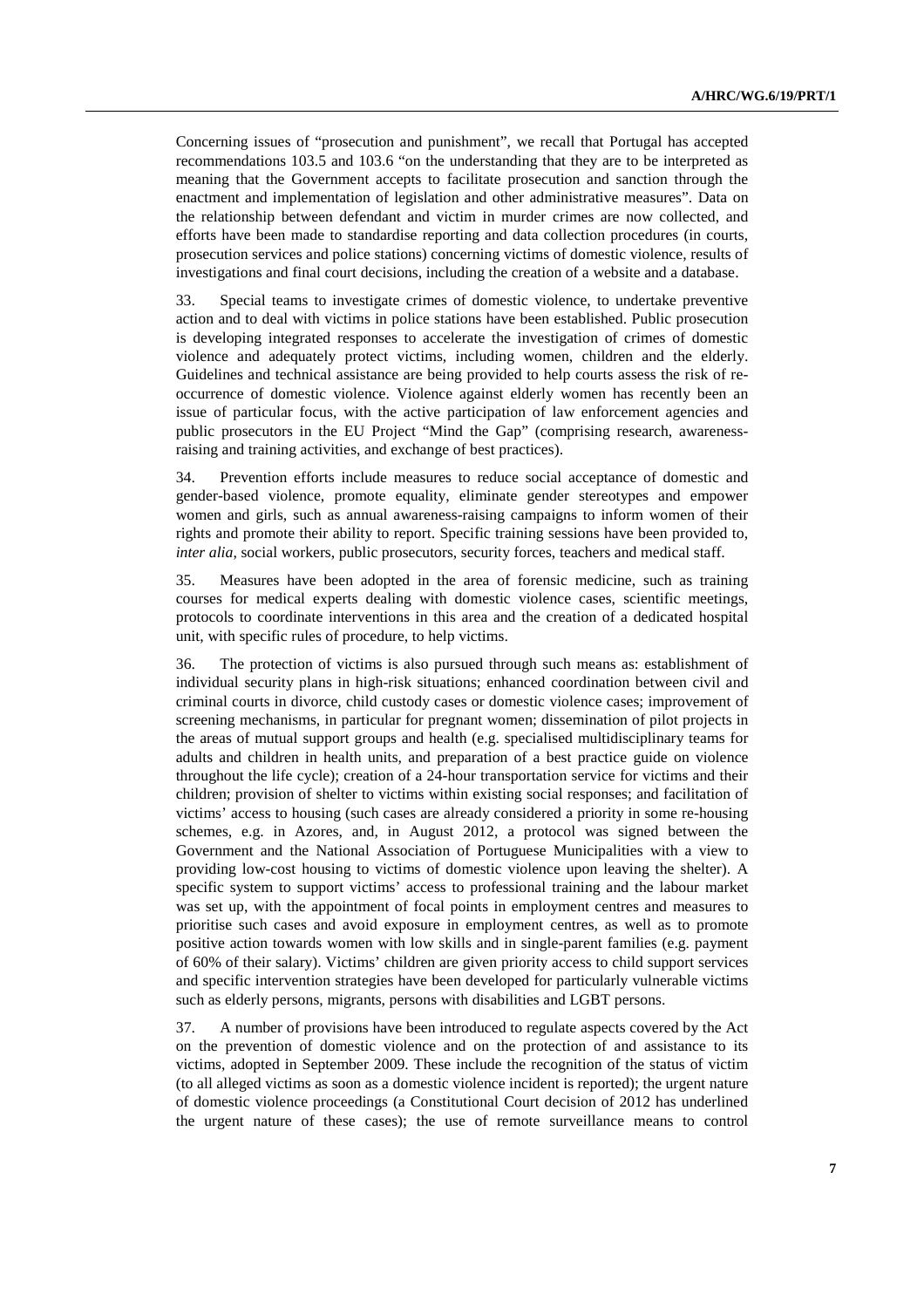perpetrators (mandatory since February 2013); assist victims with free-of-charge and easy to use devices, in direct connection with the police 24-hours a day; possibility to arrest perpetrators even if not caught in the act; victim's right to redress; and the provision of legal, medical, social and labour support. Legal counselling to victims of domestic violence is provided by lawyers appointed by the Bar Association. The victim has the right to be informed of, *inter alia*, how to file a complaint, procedures to follow, available public and private support services and compensation options. In October 2010, the system to ensure advance compensation payment, by the State, to victims of violent crimes and domestic violence was improved through the reinforcement of the competences of the Commission for the Protection of Crime Victims.

38. Prevention of re-offending through work with perpetrators is an innovative area of intervention: a pilot project in this area has been extended in order to cover the entire Portuguese territory and programmes are ongoing, within and outside prisons, to rehabilitate and reintegrate such offenders, including through the implementation of individualised plans.

39. The  $2<sup>nd</sup>$  Plan for Immigrant Integration seeks to protect, *inter alia*, victims of domestic violence, specifically through the provision of legal support and the possibility of granting autonomous residence permits to those who belong to reunified families (since August 2012, this can be done on the basis of accusation only).

40. The  $2<sup>nd</sup>$  Programme of Action for the Elimination of Female Genital Mutilation (FGM) adopted in February 2011 promotes the involvement of new partners in the fight against this scourge. A number of activities were undertaken, including the wide dissemination of a poster and a leaflet for victims and relevant professionals, the organisation of training activities for relevant professional groups, the dissemination of information materials through the Internet and the holding of a high-level meeting with representatives of migrant associations. Screening of violence and abuse, including FGM, has been included as one of the assessment parameters of child health examinations, pursuant to the new National Health Programme for Children and Youth, which entered into force in June 2013. A study on the prevalence of FGM in Portugal will be carried out in 2014. CIG, the Ministry of Health and the National Commission for the Protection of Children and Youth at Risk signed a protocol which will enable the identification and registration of child protection interventions at national level. Throughout 2013, a postgraduation course on FGM for health workers working in risk areas was lectured and Guidelines on FGM for health professionals and a Procedural Guide for Criminal Police Staff were published.

#### **Encourage reporting of marital violence, including educational measures from early childhood (recommendations 101.20–21)**

41. A nationwide prevention and victim protection strategy was implemented in the last decade, in partnership with civil society. This strategy included annual information campaigns: in 2010, the focus was on encouraging reporting of domestic violence; in 2011 on marital homicides; and in 2012 on vicarious victimisation. Measures adopted by law enforcement agencies, namely within community policing strategies, include an increase in the number of agents in victim-support teams, the creation and improvement of dedicated facilities for victims in police stations, and activities undertaken within the "Safe School" programme. Initiatives specifically targeted at children and youngsters include the introduction in school curricula, from the earliest grades, of contents relating to gender equality, domestic and gender-based violence.

42. The number of domestic violence cases registered by police forces increased from 2008 to 2010 and has been decreasing since then (26678 cases in 2012). In 2009, support centres were created in order to provide legal aid and offer victims support and counselling.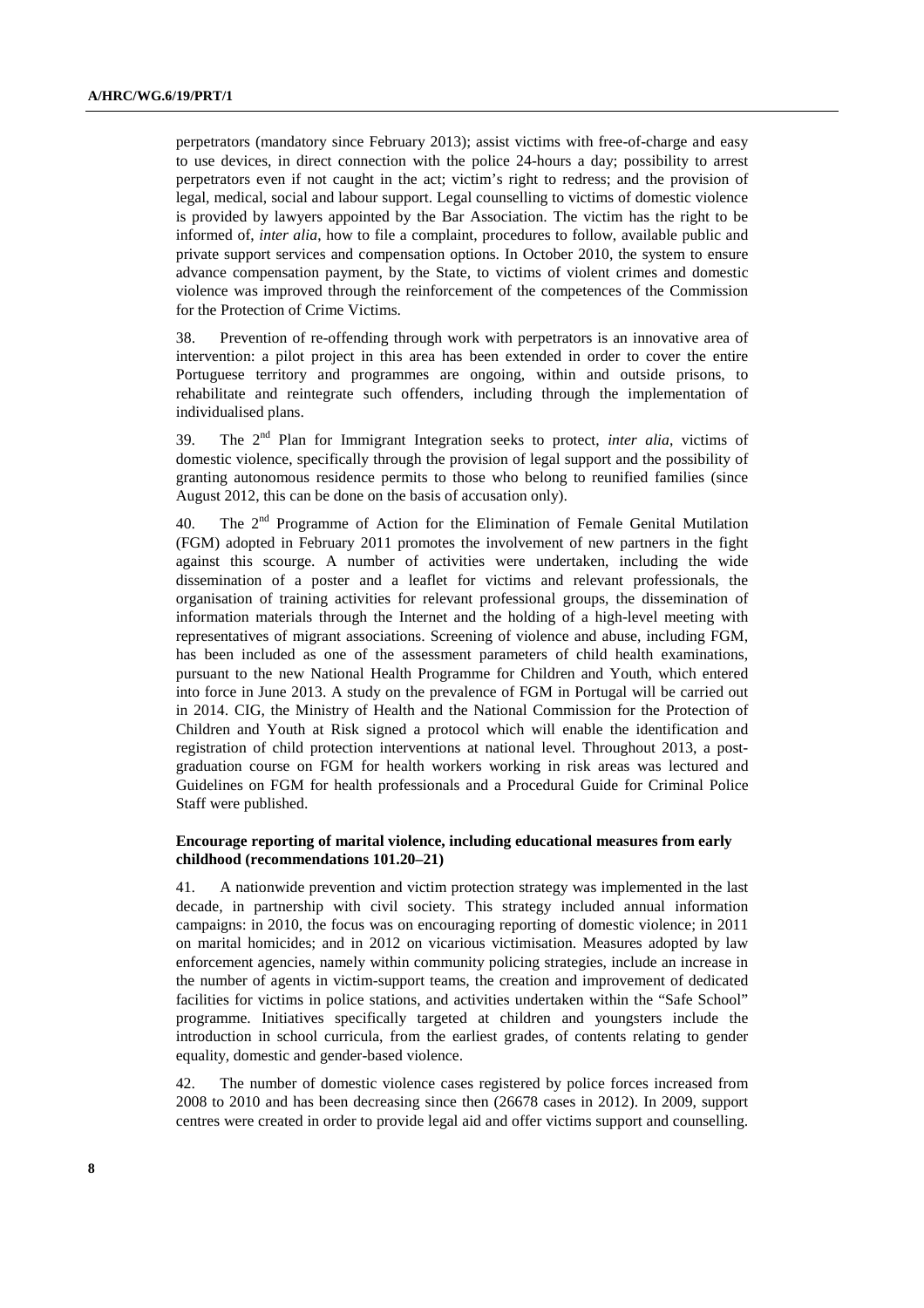The entry into force of OPCRC-communications can also make a positive contribution in this regard.

# **Ensure adequate funding and the creation of a monitoring mechanism in the area of domestic violence (recommendation 101.19)**

43. A mechanism managed by CIG was put in place to provide technical and financial support to measures aimed at achieving gender equality, including NGO initiatives to prevent and combat gender-based violence, provide training to relevant groups and assist victims.

44. Since 2012, 3.75% of social games' revenue (e.g. lotteries) allocated to the Presidency of the Council of Ministers is used in the fight against domestic violence and promotion of gender equality. This improved funding of activities for transportation of victims, emergency accommodation and shelters, health, victim-support canters, use of electronic devices in surveillance and assistance activities, empowerment of victims, training, information and NGO support.

#### **Extend policies and strategies on gender equality to all levels of public administration, including affirmative measures for women in all ministries (recommendation 103.3)**

45. In 2011, all Ministries approved gender equality plans to integrate a gender perspective in their activities. In 2013, legislation was approved requiring local authorities to adopt municipal equality plans. By the end of that year, 49 such plans had been approved (including, for instance, the creation of shelters domestic violence victims), 112 Protocols had been signed with local authorities and 105 local equality advisors had been appointed. In 2012, the Council of Ministers decided that public companies should adopt, implement and evaluate equality plans. The Council of Ministers also recommended that private companies do likewise.

46. Within law enforcement authorities, awareness-raising and training activities on gender equality were undertaken. Facilities were improved, namely dormitories and WC. Bullet proof vests anatomically adapted to women were introduced in 2011. In schools, training sessions for teachers, textbook analysis and diffusion of online information were organised in order to disseminate the role of institutions in promoting gender equality and to implement educational curricula on "gender and citizenship" for pre-school and all cycles of basic education.

# **D. Children**

# **Ensure the right of the child to non-discrimination, in particular for children and families living in poverty and belonging to minority groups, including the Roma (recommendation 101.14)**

47. Projects are being implemented to provide alternative curricula, find new solutions for children of itinerant and migrant families, and enhance the benefits of intercultural living (e.g. through the organisation of holiday camps, project exchanges, parental training activities, school and family mediation and thematic meetings). Programme *Escolhas*/Choices plays an important role in this regard. A database was created to monitor the educational progress of children who attend multiple schools throughout the year. The Integrated Programme for Education and Training (PIEF), whose purpose is to promote social inclusion of children and youngsters by creating integrated responses to combat school dropout, must also be mentioned for its important achievements.

48. Access to education is guaranteed for all children, including migrant children in irregular situation. A special early childhood education programme has been created for 3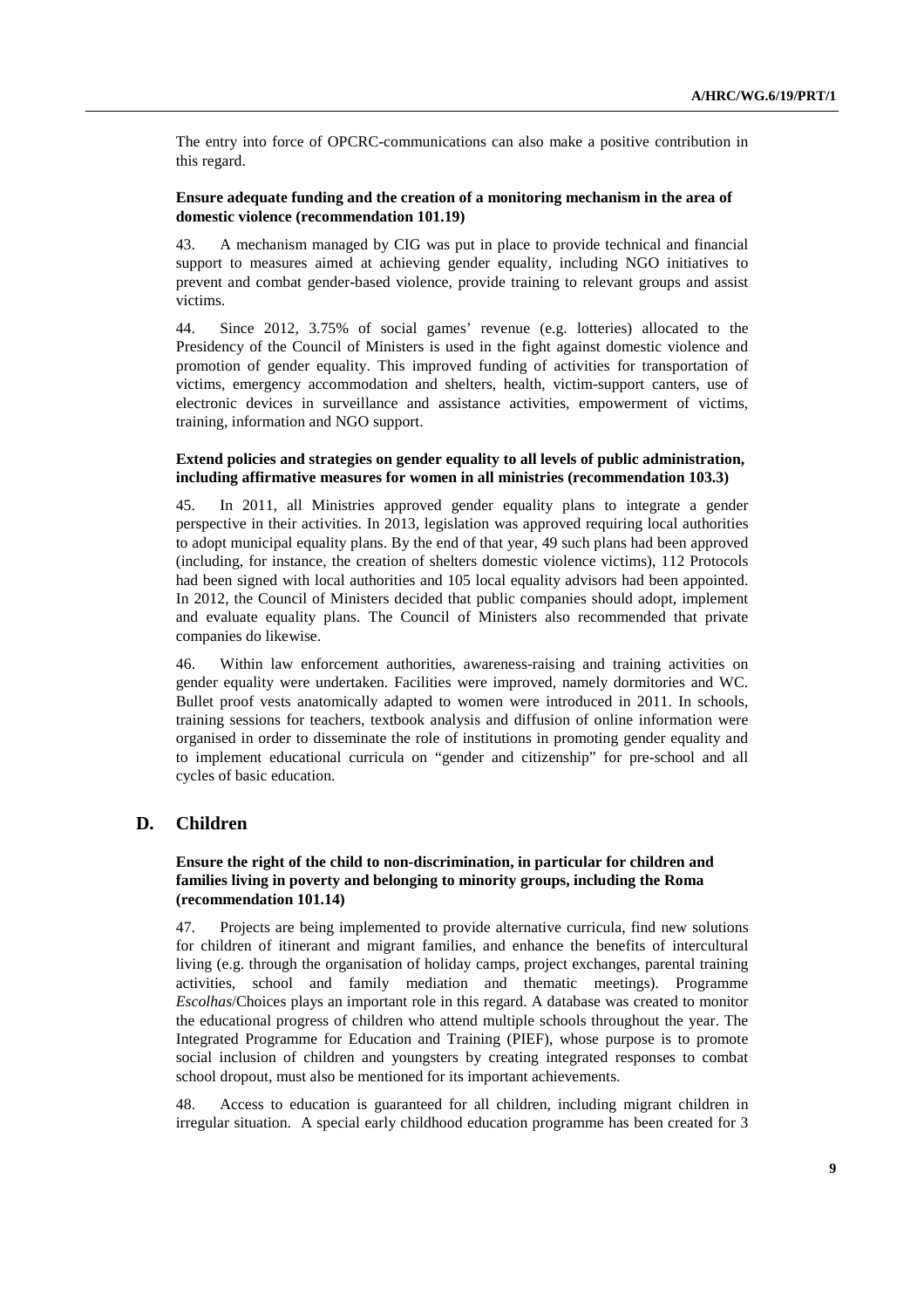to 5 year-olds living in remote rural areas, whereby educators regularly visit these children and develop activities in accordance with the same curricular guidelines applicable to kindergartens. Holiday camps are organised across the country for children in socially disadvantaged situations.

49. Access to healthcare is also guaranteed for all children, including migrant children in irregular situation. Pregnant and puerperal women, children up to 12 years, persons with disabilities and persons in situation of proven economic failure, as well as dependents of their household, are exempt from paying NHS user fees.

#### **Establish mechanisms to disseminate information about the consequences of violence against children (recommendation 101.24)**

50. Measures in this regard include the publication of five on-line handbooks with specific guidelines for social welfare, education, health, police and media professionals dealing with child victims or at risk. A handbook for professionals dealing with domestic violence was published (a partnership between public services and NGOs) and online training courses on child abuse and neglect were launched. Since 2008, annual campaigns on the prevention of child abuse were put in place and was established a national project aimed at implementing local prevention plans with the involvement of public and private entities.

51. Several public bodies and NGOs develop activities to protect children from violence and prevent risk situations. An initiative aimed at promoting safe use of internet by the school community, in particular by pupils, has been launched, comprising training activities, a handbook and a website<sup>6</sup>. Magistrates have been receiving specific training on such areas as trafficking in persons, smuggling of migrants, cybercrime, parental responsibilities, family law and protection of children at risk, and protocols are being signed at the local level to enhance coordination between judicial, police, health and child protection authorities and improve the protection of children within the investigation of crimes of sexual abuse, domestic violence and ill treatment (e.g. by reducing the number of interviews of child victims, ensuring prompt medical examinations and avoiding repetition of exams). A Guide for Law Enforcement Officials on the approach to abuse and other dangerous situations was prepared. Police forces participate in awareness-raising activities in schools, as well as in social media, and support local child protection commissions.

52. The Ombudsman, which has a specific Department on Children, Elderly Persons and Persons with Disabilities, runs a toll-free telephone hotline to receive complaints from children who may be at risk, referring them to competent administrative or police authorities.

53. A number of measures were adopted in the health sector, including a revised National Health Programme for Children and Youth which prioritises the identification of, and support to, children at risk, with particular emphasis on child development, disturbed behaviour and abuse. A National Programme for the Prevention of Accidents 2010-2016 was also launched. Mental health has been in focus, with the publication of guidelines on its promotion during pregnancy and early childhood, and the creation of a Hospital Referral Network for Mental Health Care of Children and Adolescents.

54. Measures to combat trafficking in persons and protect victims place a particular emphasis on child victims. For instance, a chapter on children has been included in the annual statistical report of the Observatory on Trafficking in Human Beings (OTHB). The OTHB also organised a conference on beggary and other forms of exploitation associated with children, and undertook awareness-raising initiatives on trafficking in women and children and sexual exploitation, via the Internet, radio and TV. Portuguese authorities are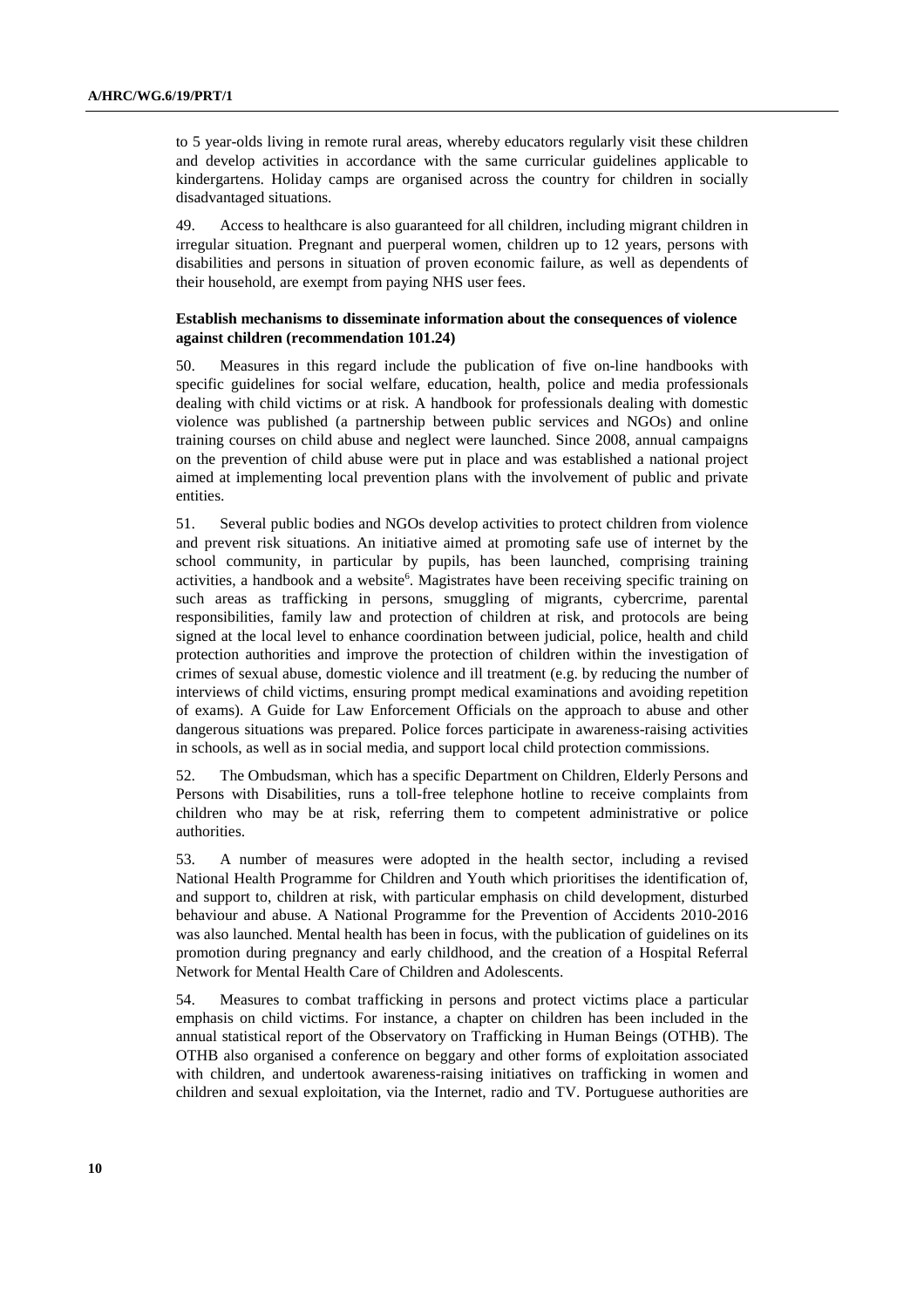participating in the EU Catch & Sustain project, aimed at establishing a platform to prevent trafficking in children and to reintegrate victims.

# **Prevent and punish child prostitution, paedophilia and child pornography (recommendation 101.27)**

55. Sex crimes against children have a specific criminal framework and are considered crimes of priority prevention and investigation. Statutes of limitation for these crimes do not apply until the victim turns 23 years old. Adequate premises for the examination of such victims are being created in police stations. Early-warning procedures have been put in place for disappearances of children under 14. Portuguese legislation has been amended to require the exhibition of one's criminal record by any person applying for a paid or unpaid job or activity involving regular contacts with children.

56. Sex crimes against children and the protection of victims are addressed, *inter alia*, in the initial and ongoing training of public prosecutors and police officials, for instance within sessions on family law and children. Police authorities play an important role in combating such crimes and protecting victims, especially as members of plenary local protection commissions. The Police is also engaged in awareness-raising and prevention activities at the local level and intervenes in emergency situations, in particular in the context of addiction, begging, procurement of prostitution, trafficking in human beings and risk behaviour.

57. In August 2012, Portugal ratified the Council of Europe Convention on the Protection of Children against Sexual Exploitation and Sexual Abuse.

#### **Develop a comprehensive national strategy on the implementation of the CRC (recommendation 102.4)**

58. The Initiative for Childhood and Adolescence 2009-2010 (INIA) was a national mechanism which covered the full range of children's rights in an integrated way, providing technical support with the participation of all concerned actors, including all ministries, key departments and organisations with competence on childhood and adolescence. INIA was developed during a challenging period of financial crisis.

59. Many of the measures and principles included in INIA are still priorities and reflected in the current policies/ public initiatives such as the Social Emergency Programme, with a set of measures to support children and families, and the creation of a very close partnership with social institutions which play a key role in times of crisis.

60. In May 2012, a working group on a Child Agenda was established, with the view to examine issues relating to the definition and promotion of the best interest of the child. Following their recommendations, two commissions were established in January 2014 to discuss revision of the child's protection system and the legal regime of adoption.

# **Study, prevent and eliminate the street children phenomenon, and to protect children, including from vulnerable populations, against child labour and other risks and to ensure their full enjoyment of all human rights (recommendation 102.5, 103.2, and 103.13)**

61. A comprehensive policy to address the causes of street children was implemented, including by assisting families and addressing concerns related to adequate housing and access to education and healthcare. *Project Rua*, run in partnership with the NGO *Instituto*  de Apoio à Criança,<sup>7</sup> seeks to reach, support and reintegrate children, their families and communities, with a particular focus on situations of drug abuse and child prostitution. Measures are also in place to address situations of missing children, especially since the establishment of the European hotline number for this purpose in 2008. The phenomenon of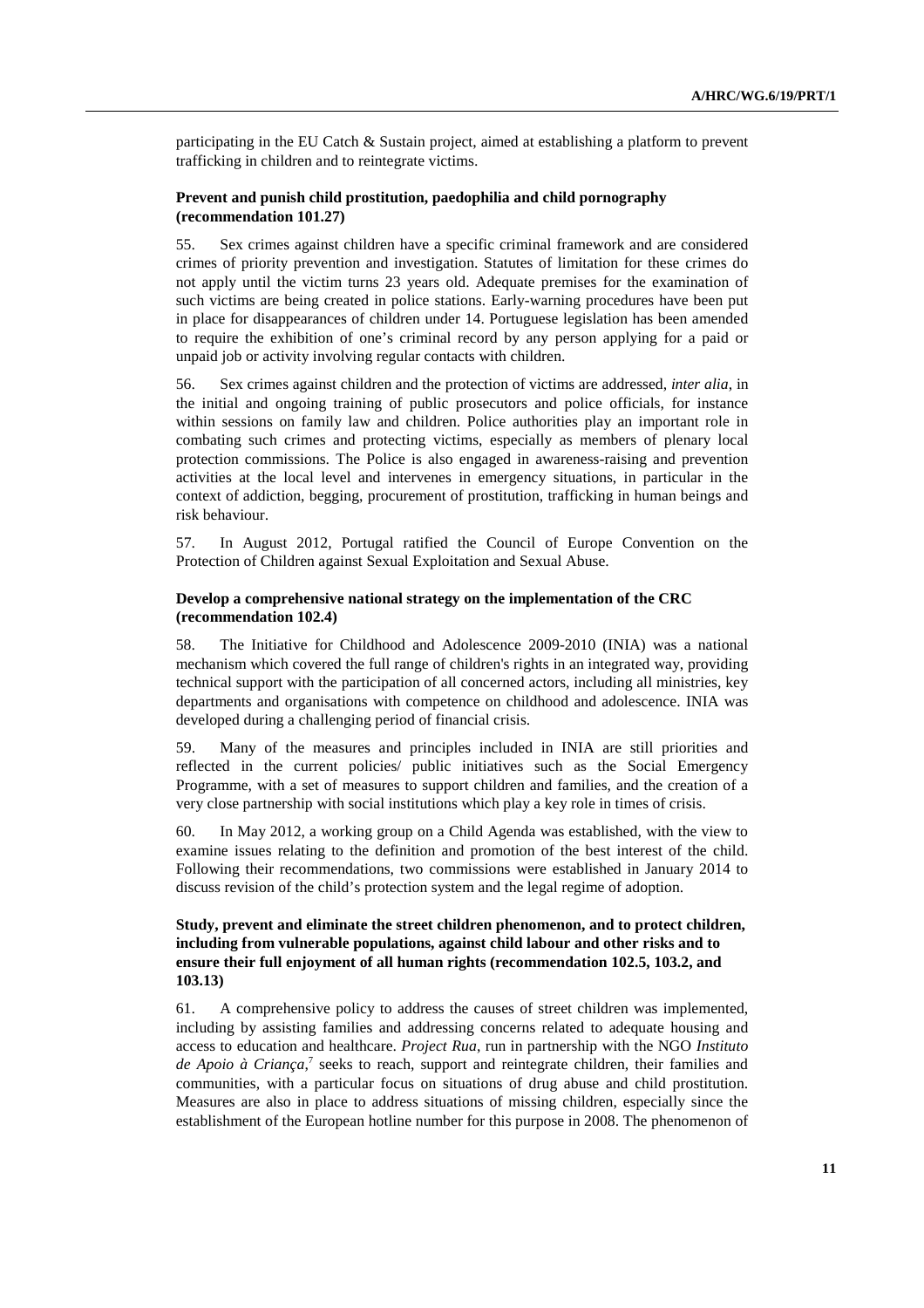street children has been gradually decreasing and is presently limited to a few cases, mainly in Lisbon, Porto and Setúbal.

62. Child labour has been in decline over the last decade, from 233 cases detected in 1999 (mostly in the building and retail sectors) to one in 2013. This evolution was possible due to the creation of specific Programmes over the last years, most recently the Integrated Programme for Education and Training (PIEF), with one of its top priorities being children at risk of child labour or children at risk of leaving school. Measures to support families, including the Social Insertion Income, as well as to diversify and adapt school curricula to the needs of different students (see above) are also relevant in this regard.

#### **Protect the human rights of detainees' children (recommendation 102.19)**

63. Efforts are underway to provide juvenile detention centres with adequate conditions for young pregnant women and those who give birth while in detention, including the elaboration of a procedural guide for centres with female residential units. Pregnant prisoners can give birth in health units outside Prison Establishments. Children can now stay with their parents until they turn 5 years old (previously, the rule was 3 years old) and staying with the father is now possible provided that the Prison Establishment meets the necessary requirements.

# **E. Trafficking in persons**

#### **Eliminate trafficking in persons, prosecute traffickers and provide appropriate assistance to victims (recommendation 101.25–26, 102.15–17, 103.7)**

64. The  $2^{nd}$  National Action Plan against Trafficking in Human Beings (2011 - 2013) contributed to the consolidation of the public policies in this field. Among the measures implemented, the increase in training activities for different actors (such as labour inspectors, law enforcement, prosecutors/judges and civil society) should be highlighted.

65. The  $3<sup>rd</sup>$  National Plan (2014–2017) is currently being implemented. It includes 53 measures under five strategic areas: preventing, raising awareness, information and investigation; education, training; protection, intervention and empowerment; criminal investigation; cooperation.

66. Training activities on trafficking in persons, smuggling of migrants and assistance to victims are held regularly, including as part of the initial and ongoing training of judges, prosecutors, police, immigration officers, labour inspectors, staff of migrant support centres and social workers. National and international experts (from IOM, ILO and Portuguese trainers qualified by UNODC/Vienna) often participate in such activities. At international level, the OTHB organised, in 2012, a training week for criminal justice practitioners from the Community of Portuguese-Speaking Countries on trafficking-related matters, a seminar on illegal migration and trafficking and a conference on domestic servitude and forced begging.

67. A number of educational tools in Portuguese on trafficking-related matters are available, including the Portuguese version of UNODC project Anti-Human Trafficking Manual for Criminal Justice Practitioners, a handbook for magistrates, OSCE Mission to Serbia/Astra Anti-Trafficking Manual for Journalists and the documentary film "Affected for Life". Information materials in different languages were published, including in the context of UNODC's "Blue Heart Campaign against Human Trafficking", launched in April 2012 (which also comprised TV and radio spots, and outdoors) as well as on such specific issues as the ILO Domestic Workers Convention and forced begging. An itinerant exhibition on trafficking in persons was on display in several schools and town halls in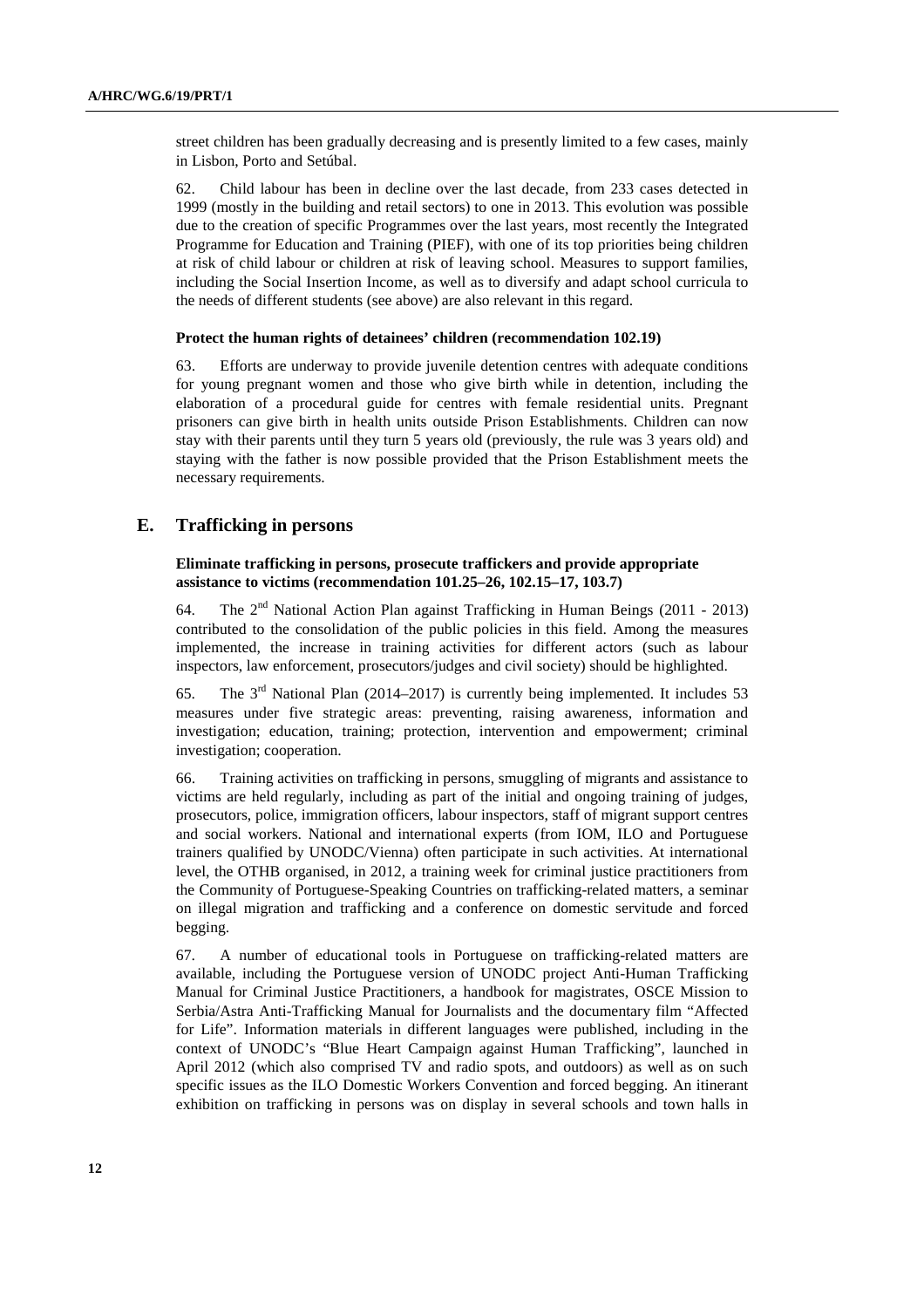2012, and specific awareness-raising projects have been undertaken for potential victims of forced labour in high risk sectors.

68. In October of 2013, a national campaign on human trafficking was launched, highlighting sexual and labour exploitation as well as begging. A documentary on trafficking in human beings was broadcast nationwide on public television in December 2013.

69. Legislative amendments have been introduced on the concept of trafficking in persons for the purpose of begging, slavery and the exploitation of other criminal activities, in addition to activities for sexual and labour exploitation and removal of organs, which were already covered. It is expressly stated that the victim's consent is irrelevant in trafficking cases and some new heavier penalties were included. Furthermore, the use of seized and confiscated instrumentalities and proceeds of crime can now be channelled to victim support programmes. Legislation was also adapted to promote more efficient investigation tools. The right of all trafficking victims to legal aid was recognised in 2012, with the elimination of the previously applicable reciprocity requirement.

70. Measures are being implemented to facilitate the identification of and assistance to victims of trafficking. A few examples are: the distribution of a "Victim-Detection Card" to help law enforcement officers, labour inspectors and NGOs; the development of standardised forms that must be used in suspected cases of trafficking; the mandatory reporting of suspected cases to a multidisciplinary team or focal point, including through the SOS Immigrant support hotline; the creation of a platform with information on national victim support structures; the improvement of the national monitoring system, by means of collecting data in a manner that enables tracking alleged trafficking cases throughout the entire legal and judicial process. The OTHB is also coordinating the European Project "Towards a Pan-European Monitoring System on Trafficking in Human Beings".

71. In 2013, the Network to Support and Protect Victims of Trafficking was implemented through protocols between public departments and NGOs on research, victim assistance or criminal investigation. This improves the quality and coordination of intervention in trafficking cases, as well as data collection, including for investigation purposes. A new shelter for male victims was created in 2013. The Portuguese government currently funds about 20 NGO projects in the area of trafficking in persons.

# **F. Persons with disabilities**

# **Improve the situation of persons with disabilities and ensure equal enjoyment of their human rights (recommendation 101.5/102.1)**

72. The National Strategy for Disability (2011–2013) was approved in December 2010, based upon the UN Convention on the Rights of Persons with Disabilities (CPD) and its second phase (2014–2020) is now in preparation. A set of measures, targets and indicators have been established in 5 areas: multiple discrimination; justice and exercise of rights; autonomy and quality of life; accessibility and universal design; modernisation of administrative and information systems.

73. In October 2010, a project was launched to create an independent mechanism to oversee the implementation of CPD in Portugal. Research is being undertaken and handbooks published, on such areas as women with disabilities, deinstitutionalisation of children with disabilities, accessible tourism, availability of information on disability from public bodies and implementation of the International Classification of Functioning, Disability and Health (ICF) in health and social security inquiries. Persons with over 60% incapacity are exempted from the payment of fees within NHS.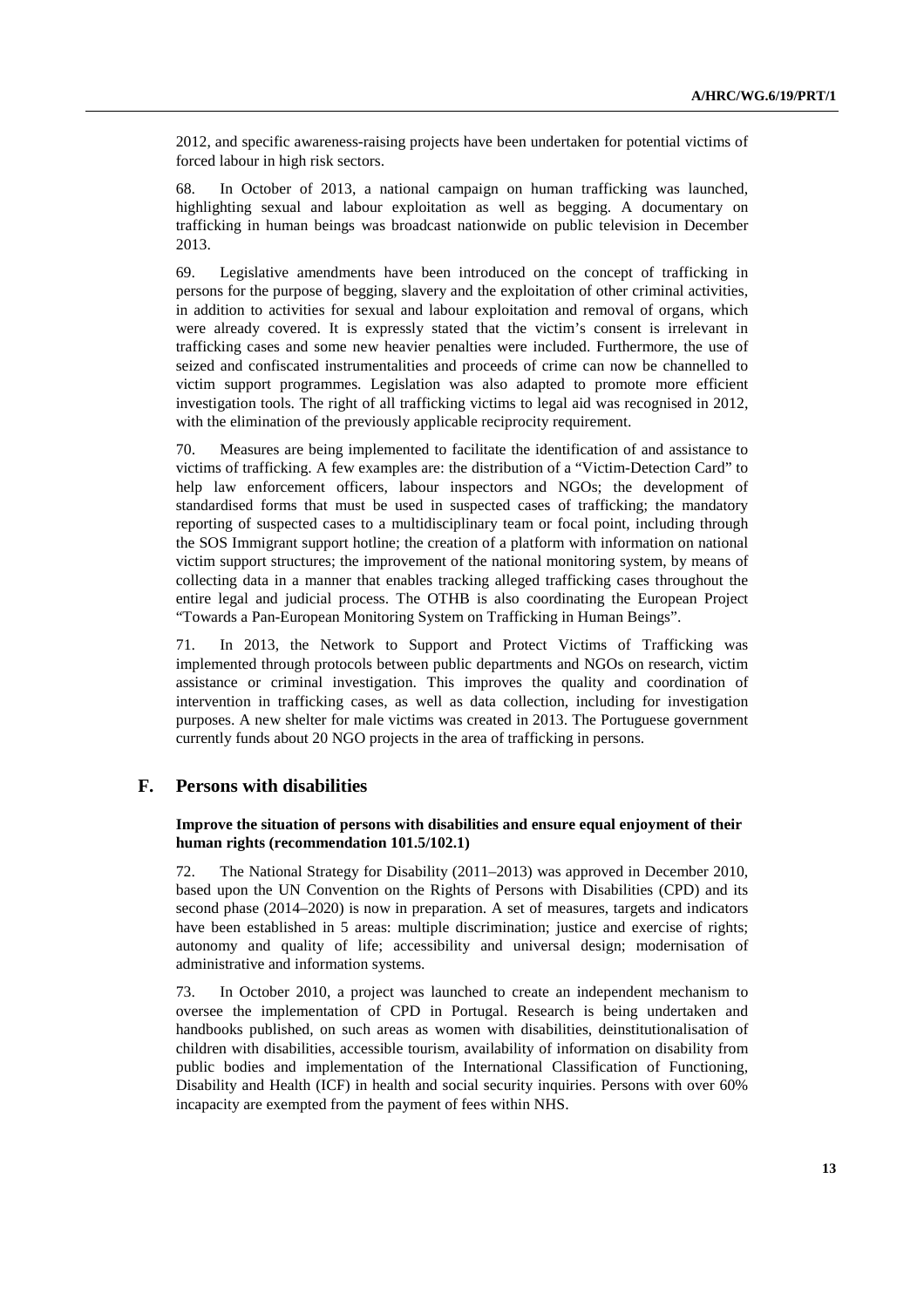#### **Improve access to education of children with disabilities (recommendation 101.35)**

74. The National Strategy for Disability includes measures in this regard, by promoting the inclusion of children with disabilities in the regular education system, ensuring the training of specialised staff and disseminating good practices. In cases of children with developmental disorders aged 0-6, a specific system is in place providing the early intervention of health, social security and education authorities - the early intervention national system.

75. The inclusion of children with disabilities in public schooling has been promoted through as the following measures: funding of resource centres for information technologies, specialised support units, devices and relevant action plans; adaptation and distribution of books in accessible formats; deployment of therapists, interpreters, trainers, orientation and mobility experts, and pre-school educators to reference schools and early intervention teams; organisation of training and capacity-building activities in such areas as Braille language, orientation and mobility, early childhood intervention, information and communication technologies in special education and Portuguese as a secondary language in the education of deaf students; and publication of a specific guide for school principals.

# **G. Police violence and law enforcement**

 **Improve the situation in prisons, ensure that law enforcement officials do not use excessive force or mistreat inmates, provide human rights training to prison staff and effectively investigate and prosecute all cases of alleged violence against prisoners (recommendation 101.28, 102.20, 103.9–10)** 

76. The Code for the Enforcement of Sentences and Deprivation of Liberty Measures and the General Regulation on Prison Facilities, adopted in April 2010 and April 2011, reinforce protection mechanisms for persons deprived of liberty, mainly by clearly indicating security measures admitted in prison facilities, subjecting further administrative decisions to judicial review and reinforcing the right of appeal, including upon denial of parole. Special safeguards apply to prisoners in particularly vulnerable situations. The use of electric weapons and devices to solve disciplinary problems in prisons was prohibited, and the use of any such devices must be fully registered. The Regulation on the Use of Coercive Means in Prison Facilities (RUFPF) was also revised, expressly providing for the principles of necessity, adequacy and prohibition of excess. Prisons are inspected by competent audit and inspection departments within the Ministry of Justice, often coordinated by Public Prosecutors, and any suspicion of excessive use of force or illtreatment is investigated. The Criminal Police (PJ) has a disciplinary and inspection unit specifically trained on problems related to the fight against serious and highly organised crime and its detention facilities were inspected in November 2010. The Ombudsman undertook a general inspection of all prisons in February-March 2013 and is carrying out inspection visits to places of detention under the purview of different police forces (3 such places were inspected in 2012). Furthermore, representatives of sovereign bodies and of international organisations dealing with the rights of inmates can have access to prison facilities. Prisoners have the right to communicate freely with all such national and international control and inspection entities, as well as with diplomatic and consular entities and the Portuguese Bar Association, is recognised.

77. Concerning the prosecution of offences, Portugal accepted recommendation 103.9 "on the understanding that it is to be interpreted as meaning that the Government accepts to facilitate prosecution and sanction through the enactment and implementation of appropriate legislation and other administrative measures."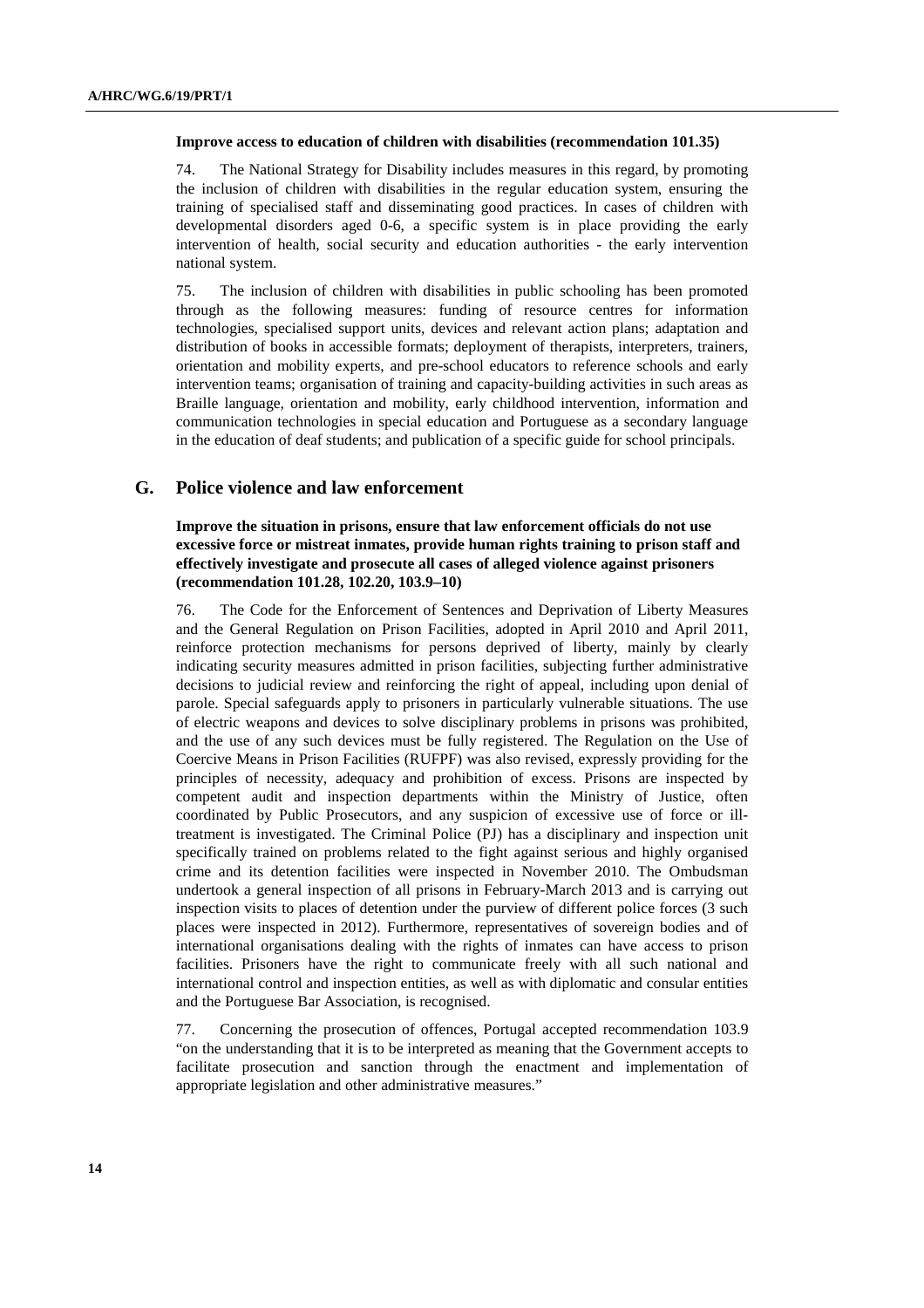78. Human rights considerations have been in focus in the initial and in-service training of prison guards, including with the participation of NGO. Portugal is engaged in a project to develop an e-learning tool for these professionals in Iberian and Latin American countries.

#### **Prevention of ill-treatment or excessive use of force by law enforcement officials and prompt, thorough and impartial investigations into all such allegations (recommendation 101.30–32, 103.15)**

79. Police stations are inspected by the competent oversight authorities/, which also receive complaints of illegal practices allegedly committed by police officials. Portugal continues to believe that these bodies perform their duties with the necessary degree of independence.

80. In Portugal, the awareness of facts that may constitute a crime, namely torture, always gives rise to a criminal investigation, conducted or supervised by the Public Prosecution. Furthermore, criminal enquiries where there has been investigation of facts related to the behaviour of police forces must be notified to the General Inspectorate of Internal Administration (IGAI) by public prosecutors, and facts related to prison establishments must be notified to the General Inspectorate for Justice Services and Audit and Inspection Services of the Directorate General for Prisons, for the launching of the relevant disciplinary proceedings. Likewise, whenever there is sufficient evidence, in disciplinary proceedings, of the perpetration of a crime, the Public Prosecution must be duly informed by the relevant internal inspection services.

81. Therefore, there is multilayered system of checks and balances: the control by law enforcement agencies themselves (Public Security Police, National Republican Guard, Immigration and Border Services, Criminal Investigation Police, Directorate General for Prisons), the control by General Inspectorates (General Inspectorate for Internal Administration, General Inspectorate for Justice Services), normally headed by members either of the Judiciary or the Public Prosecution and finally, at the top, the control by judicial authorities (Public Prosecution and Judiciary) or the Ombudsman.

#### **Provision of better healthcare in prisons (recommendation 101.33)**

82. The CESMDL guarantees medical assistance and the provision of medicines to all inmates, in similar conditions to any other citizen (inmates remain NHS users). Each prison unit must elaborate a plan on health promotion and prevention of disease, and all inmates must be subject to comprehensive clinical evaluation within 72 hours after admission. All prisons have primary healthcare services with general practice doctors and nurses. Access to experts in various medical areas is guaranteed, either within the prison unit or in external public or private health facilities. Inmate victims of abuse or suffering from chronic diseases are entitled to specific care. Medicines are distributed free-of-charge.

83. Also important in this regard are ongoing reforms in the mental healthcare system and recently adopted national plans on the rehabilitation of juvenile and other offenders, as well as the adoption and monitoring of a National Plan on Suicide Prevention.

## **Guarantee of a clear definition in the law on internal security of appropriate and proportionate use of force by law enforcement officials in line with international standards (recommendation 102.18)**

84. The Portuguese Constitution, CESMDL, RUFPF, *inter alia,* clearly state that the principles of legality, necessity and proportionality must be respected in the execution of any policing measure, including those involving the use of force.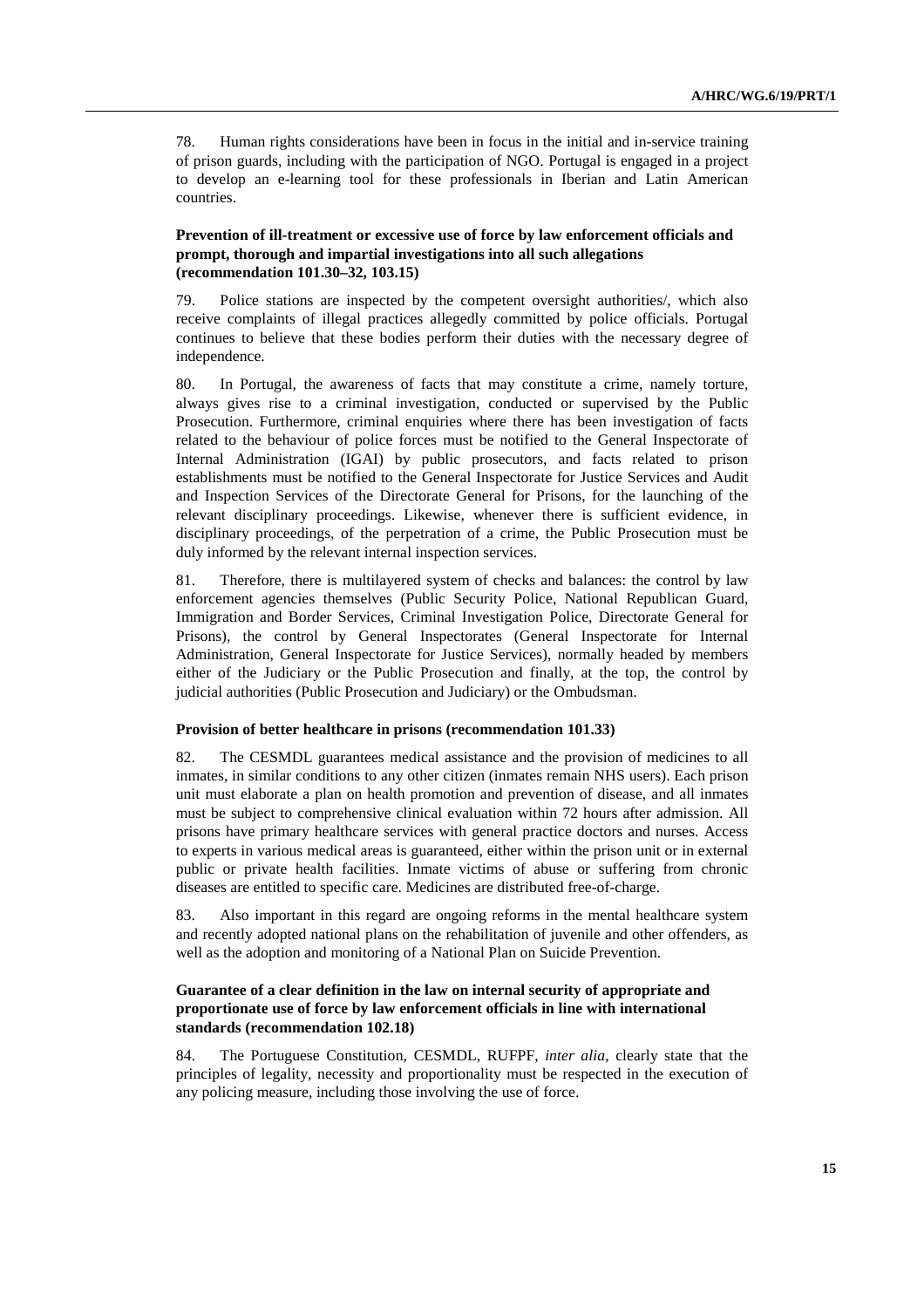#### **Reduce the duration of preventive detention and to limit its use in conformity with the principle of presumption of innocence (recommendation 103.11)**

85. In the Portuguese criminal procedural law, pre-trial detention and house arrest can only be applied under exceptional circumstances. In addition to a general requisite regarding the insufficiency of other, less serious, coercive measures, pre-trial detention may only be ordered in specific cases, including, *inter alia*, when there is a strong suspicion of intentional perpetration of a crime punishable with a an imprisonment penalty of more than 5 years or a violent crime.

86. According to the Criminal Procedure Code, the maximum delays of preventive detention are as follows: during the investigation phase – 4 months, if there was no formal accusation in that delay; 8 months if an instruction phase was open without a final decision; one year and 2 months without a conviction in the first instance; one year and 6 months in the case where the conviction is pending *res judicata*).

87. These maximum delays may still be extended in cases of terrorism, violent or highly organised crime, crimes punishable with more than 8 years of imprisonment and crimes mentioned in article 215/2 CPC.

88. In cases where the conviction of the first instance court was confirmed at the higher court, post-trial preventive imprisonment delays are further extended up to half of the concrete penalty determined.

89. Pre-trial detainees are always set free immediately after the expiry of the time limits applicable in the different phases mentioned above.

90. Portugal has expanded the use of house arrest monitored by electronic surveillance devices, pursuant to legislation approved in September 2010, within the implementation of pre and post-trial measures. A plan to promote the use of such methods has been developed, providing for awareness-raising and training of relevant actors. Recently adopted national plans on the rehabilitation of offenders also play a role in this regard.

# **H. Human rights education, information and training**

#### **Provide human rights training to relevant professional groups (recommendation 101.22–23, 101.29, 101.32, 101.40 and 101.47)**

91. Training on gender mainstreaming has been provided to senior public officials and legislators working in ministerial cabinets, and a Protocol thereon was signed in 2009 with the institute responsible for training civil servants. Human rights issues are covered in the initial and ongoing training of, *inter alia*, judges and public prosecutors, diplomats, police and border officers, prison staff and social workers.

92. Training activities include the creation of a training team on intercultural issues to support awareness-raising activities in schools; the establishment of a 30-person training team which delivers short-term training in schools, NGO, hospitals and courts with a view to promoting tolerance and the integration of migrants, based on an innovative capacitybuilding strategy; the development of awareness-raising activities by the police under community policing programmes (e.g. on intercultural dialogue, citizenship, gender equality and crime prevention), including by enhancing the use of social media; the granting of awards to schools with good intercultural practices; curricular reforms in science and humanities courses to cover such topics as citizenship, health and sexuality; adoption of specific strategies on intercultural issues for, *inter alia*, high level public officers and educators; and creation of a post-graduation course for local staff working with migrants.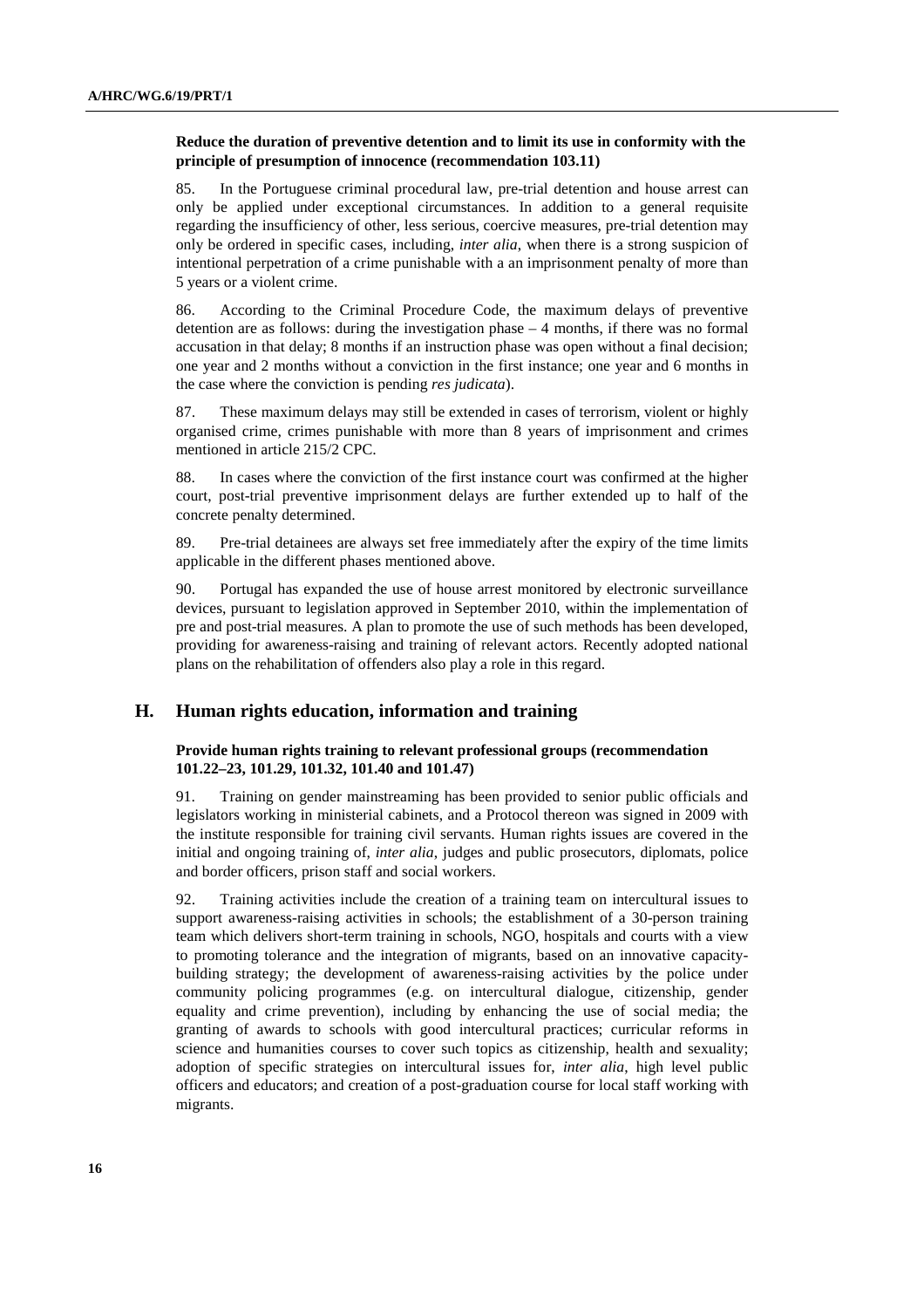93. Furthermore, specific training on domestic and/or gender-based violence is provided to magistrates, law enforcement officials, education and health professionals, social workers, local authorities' staff, mediators and journalists. The training of magistrates and law enforcement officers covers such issues as victim protection and assistance, remote surveillance, risk assessment, violent crimes, sex crimes and hate crimes against LGBT people. Training activities have been organised for media professionals and journalism students on the role of media in reporting domestic violence (in particular spousal homicide), rights of the child and elimination of stereotypes in information and advertising. In 2012, specific training was provided to migrant support staff on "gender equality, gender-based violence and multiculturalism".

94. Magistrates have also received specific training on child protection, combating cybercrime, family law, international protection of foreigners and the jurisprudence of ECHR and UN Human Rights Committee. Relevant information has been made available through the Internet and in the internal network for public prosecutors. In 2011, training was provided to social security workers on, *inter alia*, the rights of persons with disabilities and social services intervention in criminal proceedings. Staff of registry and notary departments has received training on service provision to persons with disabilities. In 2012, the Prosecutor General's Office published two human rights books: a handbook for Portuguese-speaking justice professionals, diplomats, law and international relations students, and a book with selected jurisprudence of ECHR.

95. In schools, human rights education is part of Education for Citizenship, that is crosscutting to all subject areas at all school levels (from kindergarten to secondary school) through a cross-curricular approach. On the same year, a book was published on the fundamental rights enshrined in the Portuguese Constitution.

#### **Share at the international level experience and initiatives on human rights education (recommendation 101.44, 101.46)**

96. Many public departments, including the Ministry of Education<sup>8</sup>, ACIDI<sup>9</sup>, CIG<sup>10</sup> and the PNHRC $^{11}$ , run websites with a wealth of information related to their areas of work, including Portuguese initiatives and interventions in human rights *fora*. In December 2011, a new platform in Portuguese was launched on the Prosecutor General's website<sup>12</sup> with information on, *inter alia*, all existing universal and regional human rights protection systems, reports presented by Portugal to human rights bodies and concluding observations thereon, and other information and education materials. The Media Office is also using social media to disseminate information and participates in a working group on "Media Literacy" which includes the promotion of human rights in education through a critical reading of the media, having organised two national congresses thereon in 2011 and 2013, as well as annual thematic initiatives in schools, universities, associations and media corporations.

97. The National Migrant Support Centre (CNAI) in Lisbon, integrated in ACIDI, which incorporates several migrant support services and institutions, has earned best practice awards<sup>13</sup> and was visited by several foreign high level officials. In October 2012, Portugal hosted a best practice exchange seminar on gender training in education, at the European level.

# **I. The right to education and other economic, social and cultural rights**

98. The Portuguese Government is strongly committed to ensuring that all children who live in the Portuguese territory enjoy the right to quality education. Several measures are in place to promote inclusive education, equality of opportunities and social integration of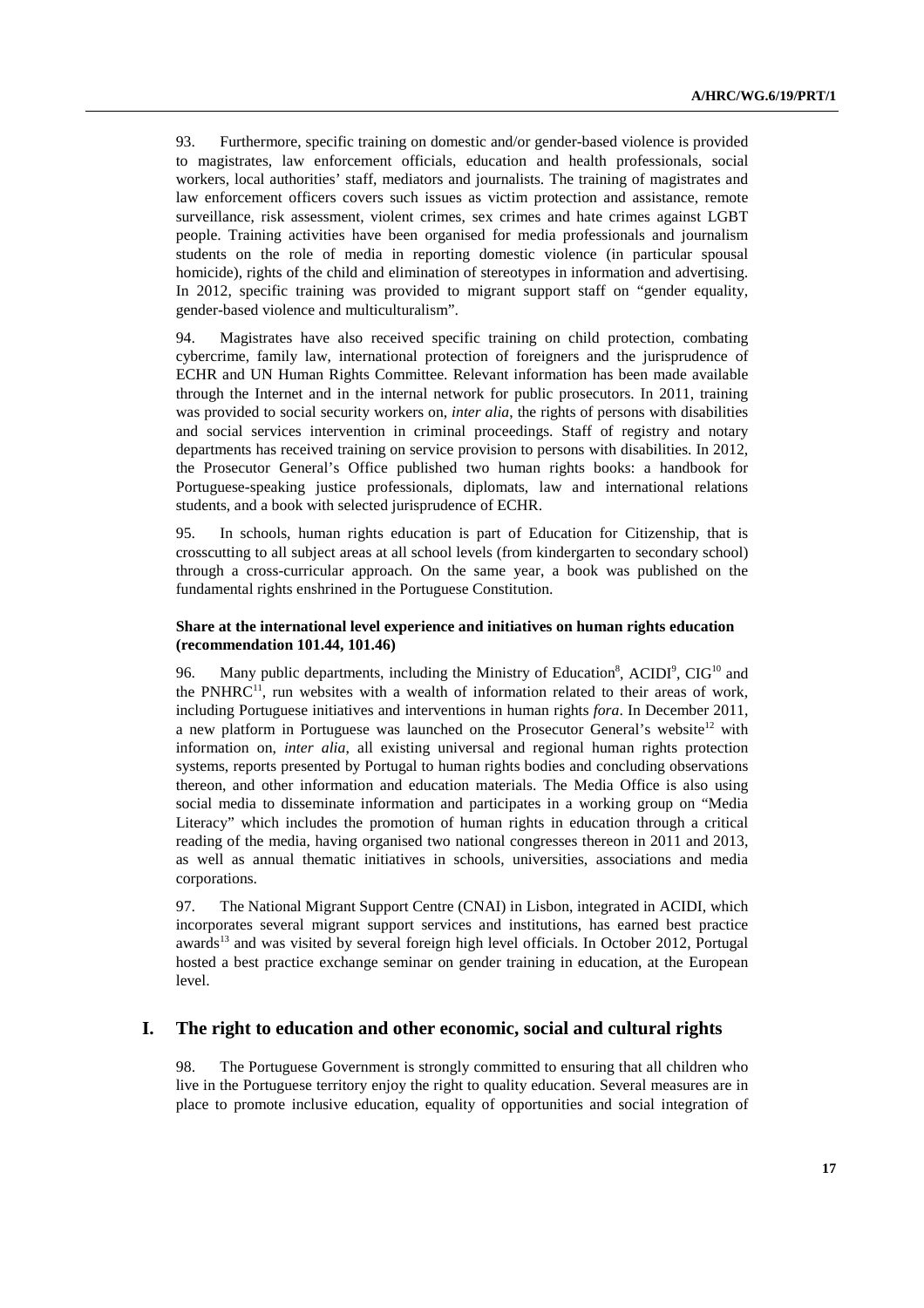children and youth from fragile socio-economic backgrounds, in particular descendants of immigrants and the Roma communities.

99. Initiatives are being put in place to improve elderly women's access to education and vocational and education training in order to address the low literacy levels among women of this age group. A prize for "Women Creators of Culture" was awarded in April 2013.

100. The full realisation of all human rights – civil, cultural, economic, political and social – is a long-standing commitment of the Portuguese State, and the right to education constitutes a national priority. The PNHRC developed a set of indicators to assess the implementation of this human right at the domestic level, which were concluded and published in 2013.

#### **Reduce school desertion rates (recommendation 101.34)**

101. In Portugal, measures were taken to reduce early school leaving rates, in view of the national target set in this regard of 10% by 2020. Measures adopted to reach this target include Programme PIEC and Programme PIEF (see above), specifically aimed at reducing school drop-out. Other initiatives with the goal to improve basic skills and ensure completion of 12-year schooling were implemented.

102. Also important in the area of education is the implementation of projects on priority intervention in the field of education (Programme TEIP), improvement of school performance ("More Success at School"), promotion of appropriate training opportunities aimed at students who show repeated school failure or dropout risk (Alternative Curriculum Pathways - PCA), and definition of learning outcomes and alternative curricula, namely with increased focus on vocational training. Re-organisation of the school network, closer collaboration of education authorities with child protection commissions, and the enactment of SSSEA also play a role in this regard.

#### **Promote human rights at the international level, particularly in the field of economic, social and cultural rights (ESCR), and continue to integrate human rights education and training in these efforts (recommendation 101.45 and 101.48)**

103. Portugal's priority in multilateral human rights *fora* is to promote and protect the universality, indivisibility, interrelatedness and interdependence of all human rights. Portugal annually presents two resolutions in the HRC, one on ESCR and another on the right to education. Every other year Portugal, together with Senegal and Moldova, tables a resolution on Programmes and Policies involving Youth in United Nations General Assembly (UNGA) and in the Commission on Social Development. Portugal traditionally co-sponsors most ESCR-related resolutions at UNGA and HRC and intends to maintain this high level of commitment in international *fora*. Portugal also systematically calls on other States to sign and ratify the International Covenant on Economic, Social and Cultural Rights and its Optional Protocol, including in the framework of the UPR.

104. Portugal is committed to achieving the 2015 targets set by the UNESCO initiative "Education for All" and has placed education as a major focus of its development aid strategy, engaging in teacher training, curricula and education policy development and cooperation with universities. Training programmes organised for these countries' judiciary, police forces and prison guards have a strong human rights perspective, and Portuguese universities have been supporting local legislative processes, hence contributing to building modern juridical systems that comply with international human rights standards.

105. As a member of the UN Security Council (January 2011–December 2012) Portugal also strived to guarantee that the right to education is duly considered, even in emergency situations. Portugal cosponsored Security Council Resolution 1998/2011, which condemns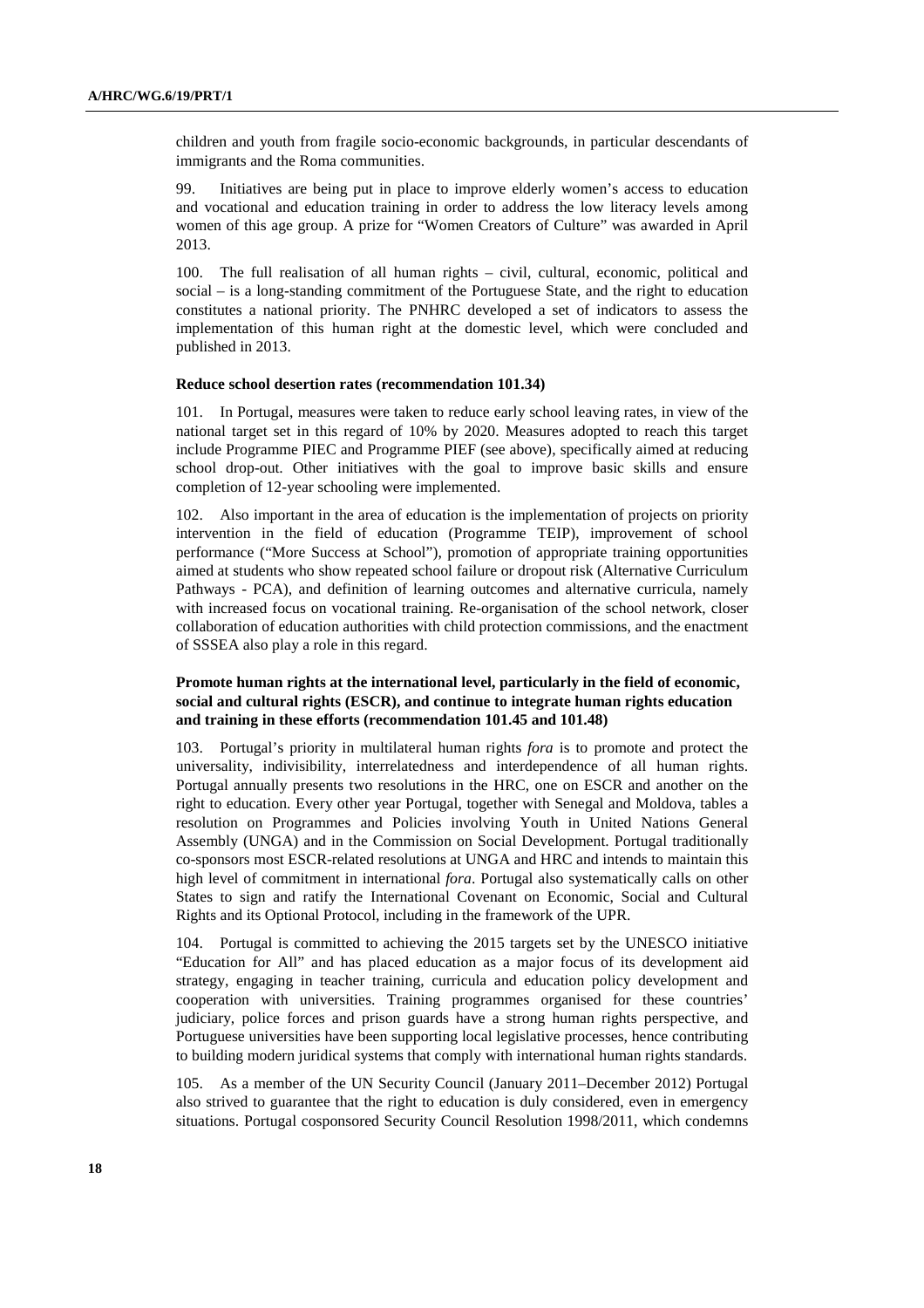attacks against schools. Portugal also supported the adoption of the UN Declaration on Human Rights Education and Training.

# **Take additional measures in the areas of housing, employment, education and access to social services, particularly to benefit the Roma (recommendation 103.12)**

106. A number of programmes are in place to ensure access to adequate housing. These include building rehabilitation and revitalisation of degraded areas and are promoted. These measures are jointly implemented by central, regional and local authorities and aim to counter discrimination and promote the inclusion of such vulnerable groups as the homeless, persons with disabilities, immigrants and members of ethnic minorities, including the Roma.

107. A strategy has been implemented in recent years to reduce inequalities in education and training and promote educational achievement. In addition to measures indicated above, others have been adopted to guarantee the universalisation of educational provision to children aged 5, as well as to certify skills obtained outside the school system, equip schools with new technologies, promote reading (by implementing a national plan in this regard and developing a school libraries network), evaluate teachers and enhance the role and autonomy of regional and local authorities, and of education institutions. Furthermore, initiatives were taken to reform education for students with special needs and promote the professional training of persons with disabilities (including by recognizing their skills and testing appropriate teaching methods).

108. The recently approved National Strategy for the Integration of Roma Communities (see above), will certainly play an important role in promoting equality in the enjoyment of ESCR by the Roma (see above).

# **J. Human rights machinery**

#### **Establish an effective and inclusive process to follow up on the recommendations of the Working Group, with the involvement of civil society, and strengthened cooperation with human rights mechanisms (recommendation 101.49–50, 102.6)**

109. The PNHRC<sup>14</sup> was established in April 2010 following a commitment expressed by Portugal during its first UPR, in December 2009. The PNHRC is responsible for intergovernmental coordination with the aim of promoting an integrated approach to human rights policies. Its goal is to facilitate discussion, coordination and information-sharing on human rights issues, *inter alia* developments in the international agenda, position of Portugal in international *fora*, elaboration of national reports, implementation of recommendations and execution of annual action plans.

The PNHRC is chaired by the Ministry for Foreign Affairs and includes the representatives of all departments involved in the preparation of the present report (see above). Both the Ombudsman and the Prosecutor General's Office have a standing invitation to attend all PNHRC meetings and to participate in its work.

111. The PNHRC is currently developing further national human rights indicators, as recommended by OHCHR, having already finished the work on the indicator on the right to education and on the right to liberty and security of person.

112. The PNHRC meets on a regular basis with civil society representatives.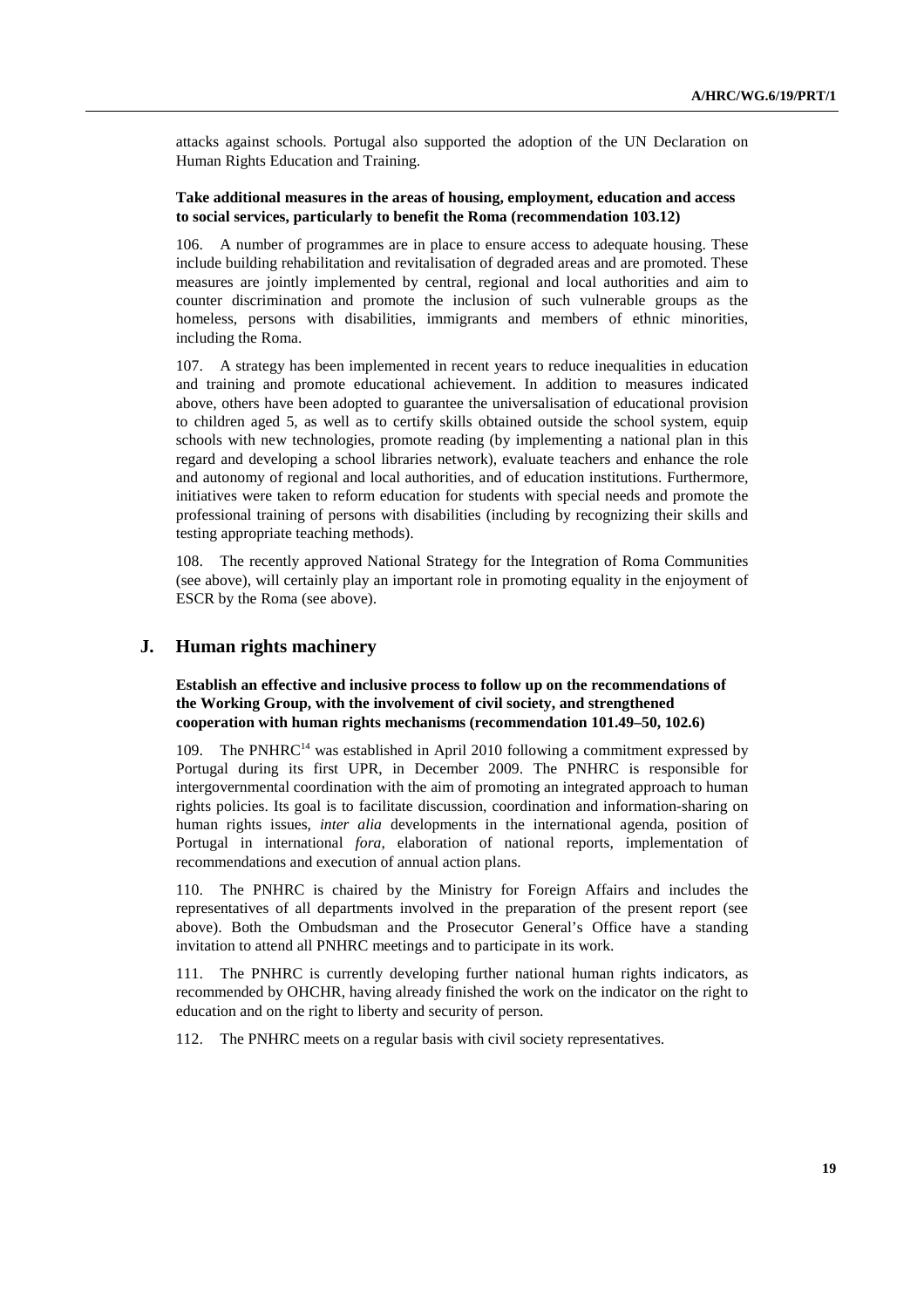#### **Establish a National Human Rights Institution in conformity with the Paris Principles (recommendation 102.3)**

113. The Ombudsman is a National Human Rights Institution, with A-status accreditation since 1999, constitutionally and legally mandated to defend and promote citizens' rights and freedoms. It works primarily by investigating cases, upon complaints or on its own initiative, and may carry out inspection visits, without notice, and issue recommendations to administrative or legislative bodies as may be necessary to remedy any illegal or unfair practices. The Ombudsman may also request Constitutional Court reviews. Public entities have a duty to cooperate with the Ombudsman. The Ombudsman's action has led to the introduction of important measures concerning bereavement benefits, family and parental leave allowances, and unemployment benefits.

114. The Ombudsman also provides information and advice, namely through toll-free hotlines for children, elderly persons and persons with disabilities. Specifically mandated to promote human rights education, it organises and participates in seminars and conferences, undertakes awareness-raising activities in schools (a protocol to this effect was signed in May 2011), publishes studies and reports, and distributes information materials. Efforts are made to promote the establishment of Ombudsmen or other national human rights institutions in Portuguese-speaking countries, if applicable (see also above).

# **K. Other measures**

#### **Ensured the full implementation of all rights enshrined in the Constitution and in the existing legislation (recommendation 102.2)**

115. Portugal has disseminated best practices within public administration. A number of initiatives aimed at facilitating access to public administration and other services were taken. These measures included rules on priority reception, installation of civil registry desks at National Immigrant Support Centres, simplification of registration procedures (by using online tools), concentrating services and creating a support hotline. Special attention was given to the special needs of persons with disabilities and migrants.

116. Portugal participated in a UNECE/WHO pilot project on the realisation of the human right to water and sanitation. Urban planning and regeneration instruments in place also seek to promote social cohesion and equal opportunities, and to improve the quality of life of the population.

117. In 2012, police authorities established a project to advance the rights of the elderly, by identifying, locating and liaising with those at risk, referring them to competent support institutions, as appropriate, and proposing partnerships to improve assistance.

118. Health authorities have taken steps to ensure the right of patients to be accompanied by a person of their choice, including during transportation in emergency situations. An innovative emergency screening system in 4 languages was put in place in order to improve responsiveness in emergency situations. The realisation of the right to adequate food has also been in focus, with the adoption of programmes promoting healthy eating, reinforcing food supply in schools and combating obesity – a book entitled "Smart Food – Eat better, save more" was published, winning the 2013 Nutrition Awards.

119. Portugal has actively promoted equal access to, and enjoyment of, cultural goods and services, namely by: supporting the arts and investing in cultural infrastructures also outside the main urban centres; holding or supporting free cultural events directed for children, *Roma* communities and persons with disabilities; developing instruments to facilitate access to cultural heritage; removing physical barriers for audiences and artists. At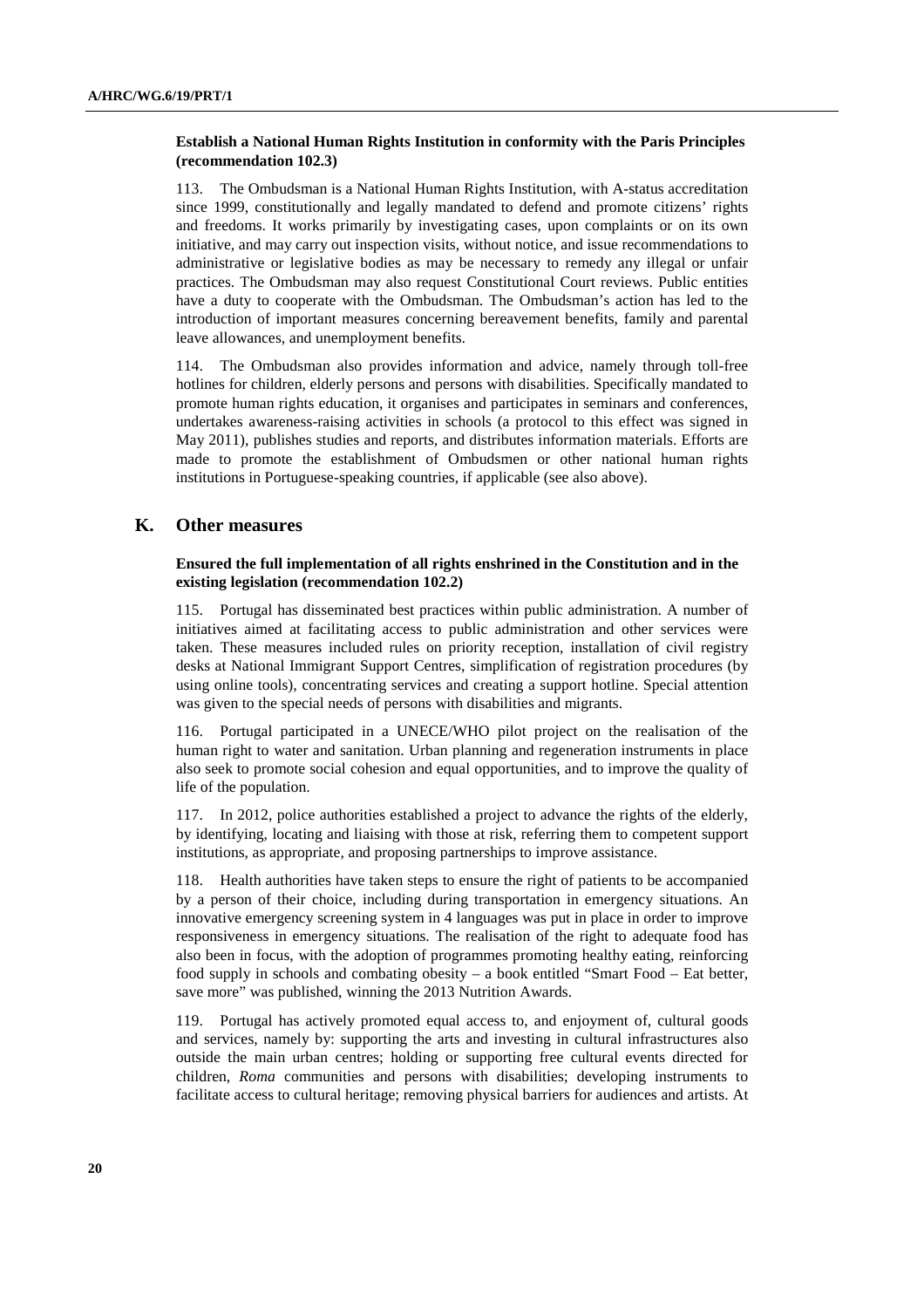local level, a Pass was created for free admission of unemployed persons to national monuments.

# **IV. Main challenges and constraints**

120. In April 2011, the Portuguese Government requested financial assistance from the International Monetary Fund, the European Commission and the European Central Bank and subsequently an Economic and Financial Adjustment Programme (EFAP) was put in place, which drastically curtailed public spending. The austerity measures adopted in the framework of the EFAP have a strong impact in the lives of most of the people living in Portugal. Throughout the crisis, the Portuguese Government has remained deeply committed to implementing its human rights obligations and minimizing the impact of the crisis, particularly on the most vulnerable persons. A Social Emergency Plan was launched in October 2011, with an emphasis on families, children, the elderly and persons with disabilities.

# **V. Looking ahead**

121. Portugal is committed to fully fulfilling its national obligations in the field of human rights and to further improving its national mechanisms to monitor progress in this field. It also commits to maintain its timely reporting and cooperation with all human rights mechanisms, including the UPR. Improving the participation of civil society organisations in this process will remain a key priority.

122. At the international level, Portugal will continue to promote a strong, independent and effective multilateral Human Rights system that can impartially monitor the implementation by all States of their Human Rights obligations. Upholding the universality, indivisibility, inalienability and interdependence of all human rights is Portugal's main objective. Portugal will also continue to sponsor resolutions in the field of economic, social and cultural rights, the right to education and youth.

123. It was in this spirit that Portugal presented its candidacy for the Human Rights Council for the term January 2015-December 2017. Portugal has been a staunch supporter of the Council from the outset, but has yet to be a member. If elected, Portugal pledges to work closely with all States and other key stakeholders in order to foster dialogue, build bridges and achieve consensus, without abandoning fundamental values and principles.

*Notes* 

 $\frac{L}{\sqrt{2}}$  APAV – Portuguese Association for Victim Protection.

 $^1$  See p.19.

<sup>&</sup>lt;sup>2</sup> "Roma" is the generic term used internationally since the first World Romani Congress in London in 1971. The term "Roma" used in the Council of Europe refers to Roma, Sinti, Kale and related groups in Europe, including Travelers and the Eastern groups (Dom and Lom), and covers the wide diversity of the groups concerned, including persons who identify themselves as "Gypsies". While the Portuguese Roma Communities recognise the negative connotation that the term "Ciganos" is often associated with, these Communities prefer this expression as they feel it best represents their values and customs.<br> $\frac{3}{4}$  A/HDC/12/1

A/HRC/13/10

<sup>4</sup> *Discursos do Racismo em Portugal: Essencialismo e inferiorização nas trocas coloquiais sobre categorias minoritárias* (http://www.oi.acidi.gov.pt/docs/Estudos\_OI/Estudo44\_WEBfin.pdf). 5

<sup>6</sup> http://www.seguranet.pt/blog/